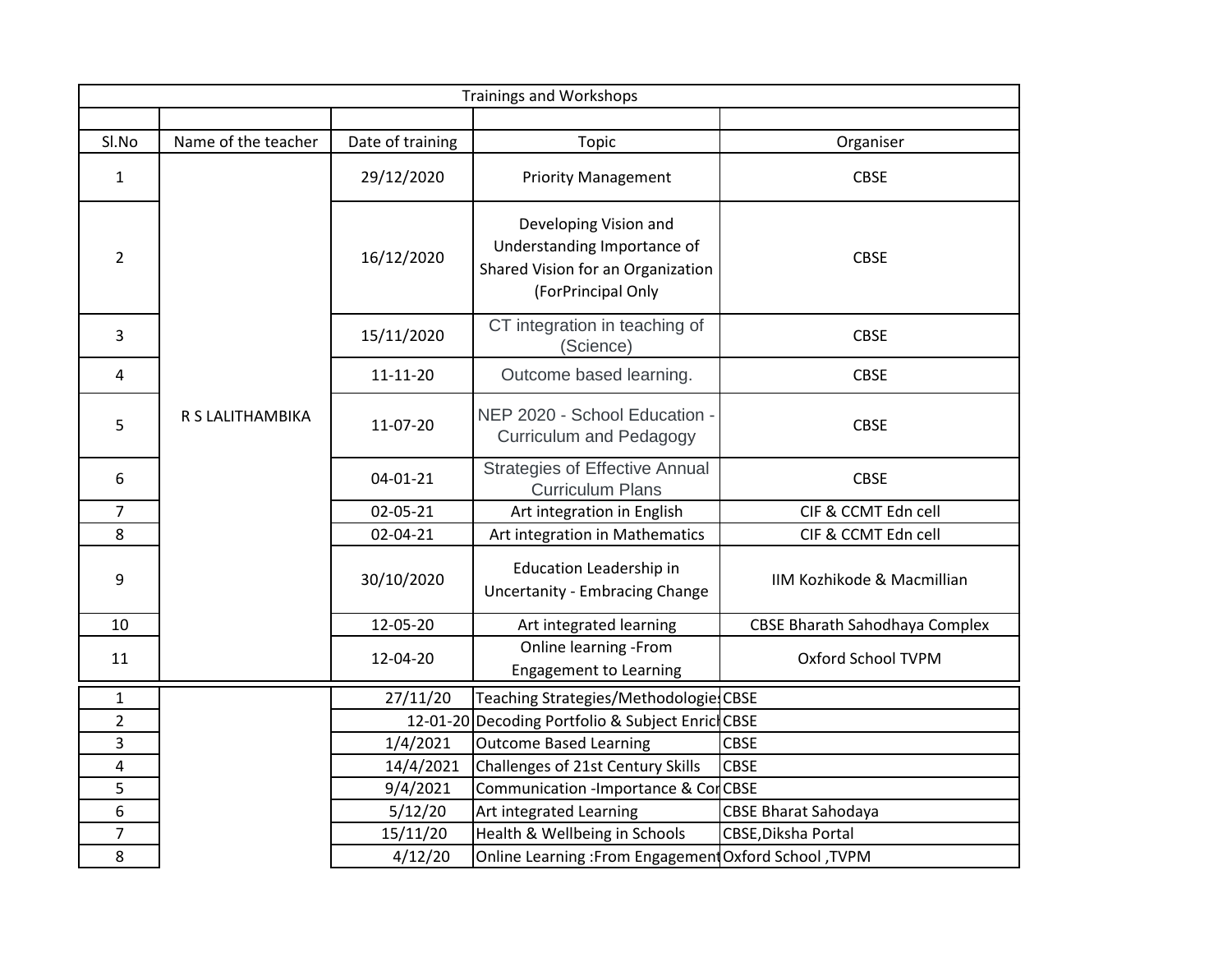| $9\,$          |                   | 30/10/20       | Education Leadership in Uncertanit IIM Kozhikode & Macmillan         |                                                                    |
|----------------|-------------------|----------------|----------------------------------------------------------------------|--------------------------------------------------------------------|
| 10             |                   | 5/2/2021       | Art integration in English                                           | CIF & CCMT Ed.cell                                                 |
| 11             |                   | 24/2/2021      | NEP Master Class Webinar series                                      | CEIR, Global Trust                                                 |
| 12             |                   | 19/12/20       | Webinar on Latest changes in CBSE Goyal Prakashan Publications       |                                                                    |
|                | SMITHA BOSE M R   |                |                                                                      | Christ Nagar Eng Hr Sec School, Kawdiar                            |
| 13             |                   | 31/10/20       | <b>Transforming Educational Strategie</b>                            | ,TVPM                                                              |
| 14             |                   | 6/12/20        | Art Education & NEP Orientation In ClassRoom 4 U                     |                                                                    |
| 15             |                   | $01 - 10 - 21$ |                                                                      | Workshop on Hand writing Analysis Educlouds India & United Kingdom |
| 16             |                   | 19/9/20        | Teaching Grammar for Effective CoOxford Universty Press              |                                                                    |
| 17             |                   | 23/8/20        | Webinar-Teaching is not about TeaCIF, Ernakulam                      |                                                                    |
| 18             |                   | 17/10/20       | Creativity , Collaboration & the Futu Macmillan Education            |                                                                    |
| 19             |                   | 5/9/20         | Be a Teacher, Roads to a great Tea Chinmaya University               |                                                                    |
| 20             |                   | 5/10/20        | Nation Building Role of Teachers in ClassRoom 4 U                    |                                                                    |
| 21             |                   | 21/10/20       | Webinar On NEP, 2020                                                 | NEP Ministry of Education, GOI                                     |
| 22             |                   | 17/10/20       | Webinar Series - Vidya Vritti                                        | (TCCMT Ed.cell.Coimbatore                                          |
| 23             |                   | 28/11/20       |                                                                      | Webinar Series -Vidya Prabodhini Chinmaya Vidyalaya ,Naruvamood    |
| $\mathbf{1}$   |                   | 10-05-20       | Nation building role of teachers in<br><b>NEP-2020</b>               | Classroom 4 U                                                      |
| $\overline{2}$ |                   | 24/10/2020     | Experiential Learning in the<br>context of NEP -2020                 | V.N. CHAKRAVARTHY                                                  |
| 3              |                   | 12-01-20       | From engagement to learning                                          | Dr.SENTHIL KUMARAN, BHARATH SOUTH<br><b>ZONE SAHODAYA</b>          |
| 4              |                   | 12-07-20       | Art Integration                                                      | Dr.Prakash Nair, South zone Sahodaya                               |
| 5              |                   | 21/12/2020     | Integration of ARTS in Biology                                       | <b>CBSE, CoE Delhi West</b>                                        |
| 6              |                   | 22/12/2020     | <b>SCIENCE-Enhancing Practical Skills</b><br>and projects in science | <b>CBSE, CoE Delhi East</b>                                        |
| $\overline{7}$ |                   | 23/12/2020     | ICT-Integration in Teaching<br>Biology                               | CBSE, CoE, Dehradun                                                |
| 8              | <b>ASHA NAIRS</b> | 23/12/2020     | HAPPY CLASSROOMS- Happy<br>teachers creating happy<br>classrooms     | CBSE, CoE, Delhi East                                              |
| 9              |                   | 26/12/2020     | <b>COMPETENCY BASED EDUCATION</b>                                    | CBSE, CoE, CHENNAI                                                 |
|                |                   |                |                                                                      |                                                                    |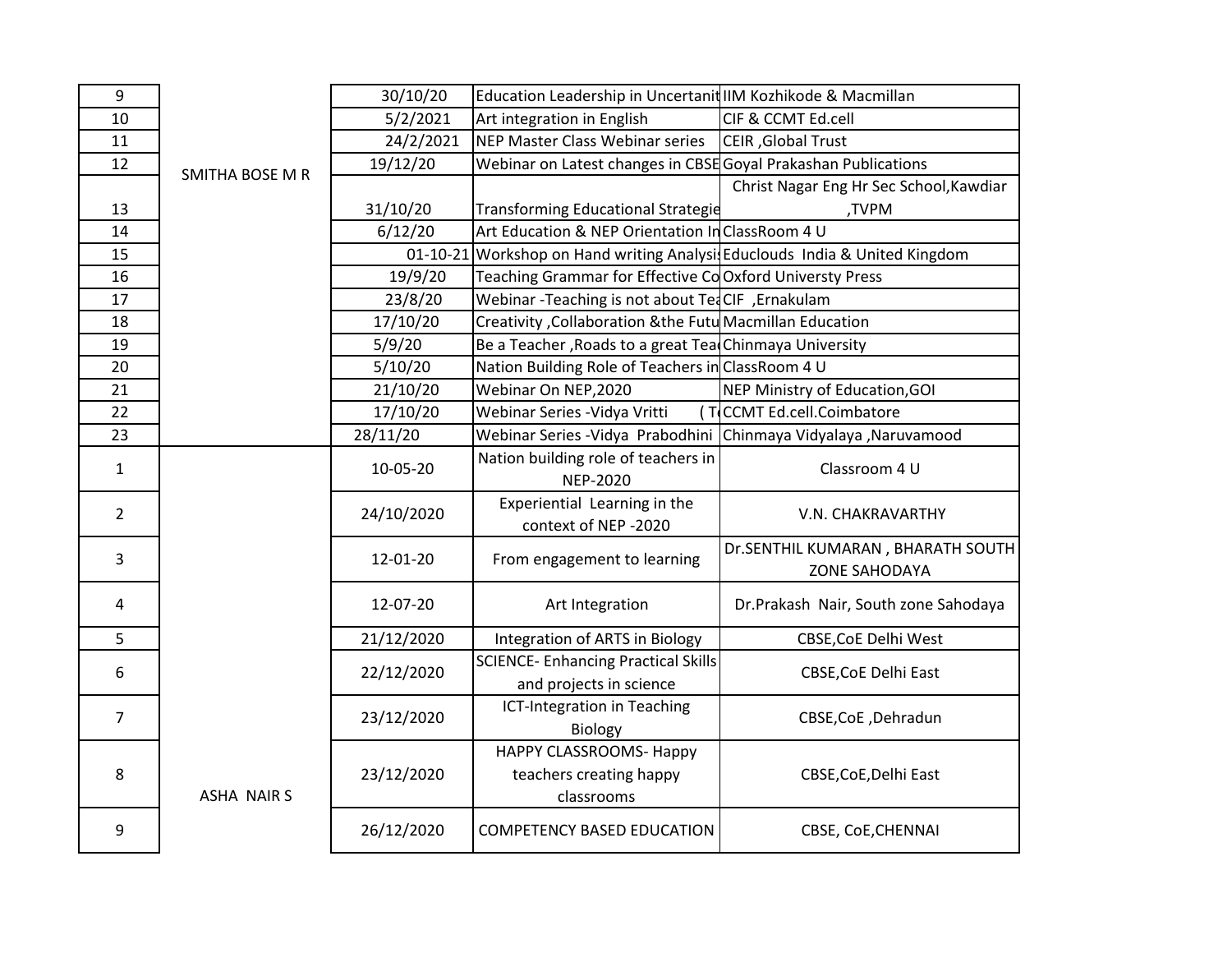| 10             |           | 28/12/2020    | INTRODUCTIONTO EXPERIENTIAL<br>LEARNING                                    | CBSE, CoE, DEHRADUN            |
|----------------|-----------|---------------|----------------------------------------------------------------------------|--------------------------------|
| 11             |           | 27/01/2021    | <b>Online Training programme</b>                                           | CBSE, CoE, Thiruvananthapuram  |
| 12             |           | 25/2/2021     | Employability skills for training<br><b>CBSE - teachers</b>                | CBSE, CoE, DELHI WEST          |
| 13             |           | 28/02/2021    | STORY TELLING FOR SCHOOL<br><b>EDUCATION</b>                               | Naya Bharath E- series         |
| 14             |           | 03-02-21      | Life An ARADHANA                                                           | <b>CCMT Education CELL</b>     |
| 15             |           | 13/03/2021    | <b>ESSENTIALS OF LESSON PLAN in</b><br><b>SCIENCE</b>                      | CBSE, CoE, DEHRADUN            |
| 16             |           | 13/03/2021    | <b>ENHANCING PRACTICAL SKILLS &amp;</b><br>PROJECTS in BIOLOGY             | CBSE, CoE, DEHRADUN            |
| 17             |           | <b>Nov-20</b> | <b>Experiential Learning</b>                                               | CBSE, DIKSHA portal            |
|                |           |               |                                                                            |                                |
| $\mathbf{1}$   |           | 24/10/2020    | Expereriential learning in the<br>context of NEP                           | south zone sahodaya complex    |
| $\overline{2}$ |           | 12-12-20      | Art integrated learning                                                    | South zone sahodaya complex    |
| 3              |           | 12-04-20      | From engagement to learning                                                | Bharath south Zone sahodaya    |
| 4              |           | 12-05-20      | Art integration                                                            | Bharath south Zone sahodaya    |
| 5              |           | 18/12/2020    | Art integration in Physics                                                 | Bharath south Zone sahodaya    |
| 6              |           | 02-06-21      | Art integration in Physics and<br>Chemistry                                | Kalasamanvayah Viswavidyapeeth |
| $\overline{7}$ | Remya.R.S | 20/02/2021    | Art integration in science                                                 | Kalasamanvayah Viswavidyapeeth |
| 8              |           | 10-05-20      | National education policy                                                  | classroom for you              |
| 9              |           | 15/10/2020    | Art integrated learning                                                    | Diksha                         |
| 10             |           | 22/02/2021    | NEP 2020 webinars for teachers                                             | CBSE, CoEThiruvananthapuram    |
| 11             |           | 31/03/2021    | Educational technology and<br>learning                                     | CBSE,                          |
| 12             |           | 12-07-20      | Integration of ICT in teaching<br>learning                                 | diksha                         |
| $\mathbf{1}$   |           | 20-5-2020     | Online workshop for Chinmaya<br>Vidyalaya& VisionschoolScience<br>teachers | <b>CCMT</b>                    |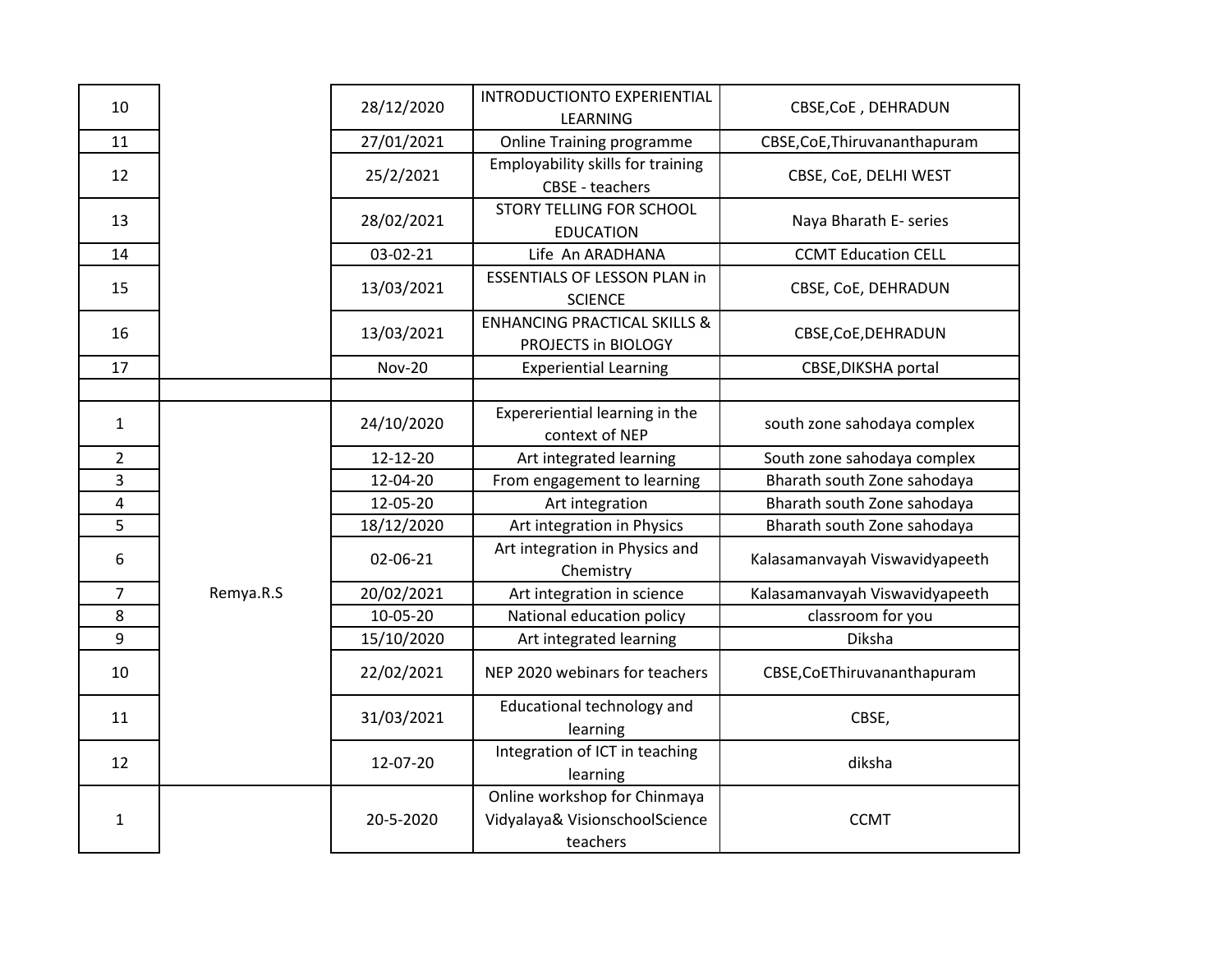| $\overline{2}$  |                | 19-5-2020  | Awarenessprogrammeon Covid19                                                    | <b>CBSE&amp; NSE Academy</b> |
|-----------------|----------------|------------|---------------------------------------------------------------------------------|------------------------------|
| $\overline{3}$  |                | 19-6-2020  | <b>Fundamental ofFintech</b>                                                    | <b>NSE</b>                   |
| 4               |                | 07-09-20   | <b>Ensuring disruptionfree</b><br>learningthrough mixed learning<br>environment | <b>NEXT Education</b>        |
| 5               |                | 07-06-20   | Olab workshop                                                                   | Amritha vishwa vidyapeedam   |
| 6               | Lekshmi NS     | 08-08-20   | The new normal understanding<br>students and empowering<br>educators            | Prancare                     |
| $\overline{7}$  |                | 23-8-2020  | Teaching isnot about teaching                                                   | <b>CVV</b>                   |
| $\overline{8}$  |                | 10-03-20   | Thisis your brain on music                                                      | Macmillan                    |
| 9               |                | 10-10-20   | Einsteen & Mozart: Maths Science<br>and Music                                   | Macmillan                    |
| 10              |                | 13-11-2020 | CBSE Integration of ICT inteaching<br>, learning and assessment                 | Diksha                       |
| 11              |                | 20-6-2020  | Pedagogyin EVS                                                                  | <b>CBSE</b>                  |
| 12              |                | 16-10-2020 | <b>Curriculamand inclusive</b><br>classrooms                                    | <b>CBSE</b>                  |
|                 |                | 12-05-20   | Art Integration                                                                 | Bharat south zone Sahodaya   |
| $\frac{13}{1}$  |                | 12-04-20   | From engagement to learning                                                     | Bharath south Zone sahodaya  |
|                 |                | 12-04-20   | Experientiallearning-Kolbs                                                      | CBSE, CoE Delhi East         |
| 3               |                | 07-09-20   | <b>Ensuring disruptionfree</b><br>learningthrough mixed learning<br>environment | <b>NEXT Education</b>        |
| 4               |                | 20-5-2020  | Online workshop for Chinmaya<br>Vidyalaya& Visionschool science<br>teachers     | <b>CCMT</b>                  |
| 5               |                | 07-06-20   | Olab workshop                                                                   | Amritha vishwa vidyapeedam   |
| $6\phantom{1}6$ |                | 23-7-2020  | Teaching isnot about teaching                                                   | <b>CVV</b>                   |
| 7               | Deepthi M Nair | 08-08-20   | The new normal understanding<br>students and empowering<br>educators            | Prancare                     |
|                 |                |            |                                                                                 |                              |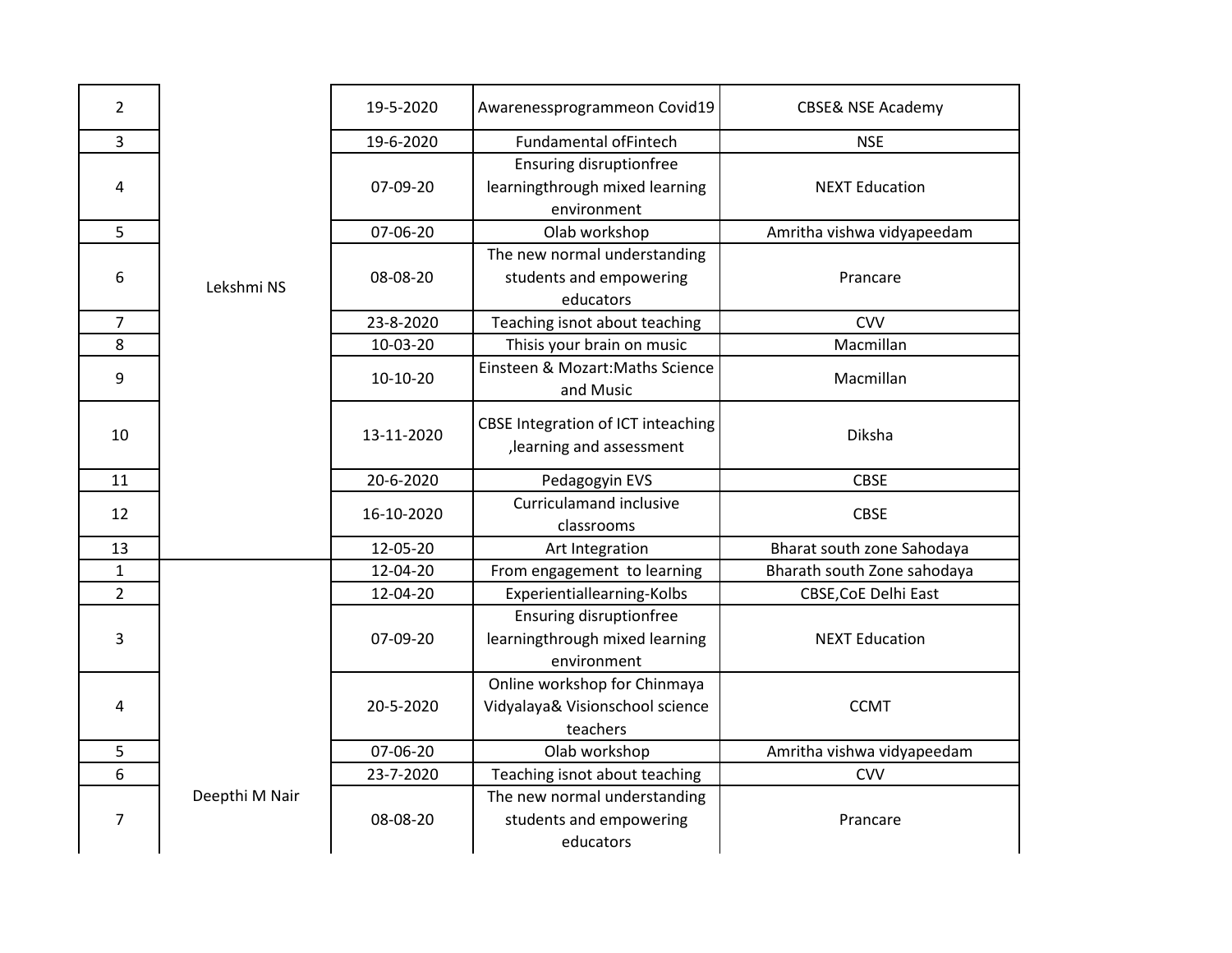| 8              |              | 10-05-20   | National education policy                               | classroom for you              |
|----------------|--------------|------------|---------------------------------------------------------|--------------------------------|
| 9              |              | 20-10-2020 | Pedagogy of Science                                     | Diksha                         |
| 10             |              | 11-07-20   | CBSE integrating gender in<br>teaching learning process | Diksha                         |
| 11             |              | 20-10-2020 | KVS health and wellbeing in<br>schools                  | Diksha                         |
| 12             |              | 19-10-2020 | Curriculamand inclusive<br>classrooms                   | Diksha                         |
| $\mathbf{1}$   |              | 12-04-20   | Fromengagement to learning                              | Bharath south Zone sahodaya    |
| $\overline{2}$ |              | 12-05-20   | Art Integration                                         | Bharath south Zone sahodaya    |
| 3              |              | 17-12-2020 | Art Integration in Chemistry                            | Bharath south Zone sahodaya    |
| 4              |              | 07-06-20   | Olab workshop                                           | Amritha vishwa vidyapeedam     |
| 5              |              | 12-07-20   | Art Integration                                         | Bharath south Zone sahodaya    |
| 6              |              | 10-05-20   | National education policy                               | Classroom for you              |
| $\overline{7}$ |              | 02-06-21   | Art integration in Physics and<br>Chemistry             | Kalasamanvayah Viswavidyapeeth |
| 8              |              | 20/02/2021 | Art integration in science                              | Kalasamanvayah Viswavidyapeeth |
| 9              |              | 15/11/2020 | <b>CBSE Art integrated learning</b>                     | Diksha                         |
| 10             | Anila P Nair | 12-11-20   | PEDAGOGY OFSCIENCE                                      | Diksha                         |
| 11             |              |            | <b>COMPETENCY BASED EDUCATION</b>                       | <b>DIKSHA</b>                  |
| 12             |              | 15/6/2020  | PEDAGOGY OF ENVIRONMENTAL<br><b>SCIENCE</b>             | Diksha                         |
| 13             |              | 5/6/20230  | HEALTH and wellbeing in schools                         | Diksha                         |
| 14             |              | 22/02/2021 | NEP 2020 webinars for teachers                          | CBSE, CoEThiruvananthapuram    |
|                |              |            | Experiential learning the<br>contextof NEP              | Bharath south Zone sahodaya    |
| $\mathbf 1$    |              | 24-10-2020 | Assesment in Science                                    | Bharath south Zone sahodaya    |
| 2              |              | 17-11-2020 | Art Integration                                         | <b>NEXT Education</b>          |
| 3              | Roons RC     | 12-05-20   | From Engagement to learning                             | Amritha vishwa vidyapeedam     |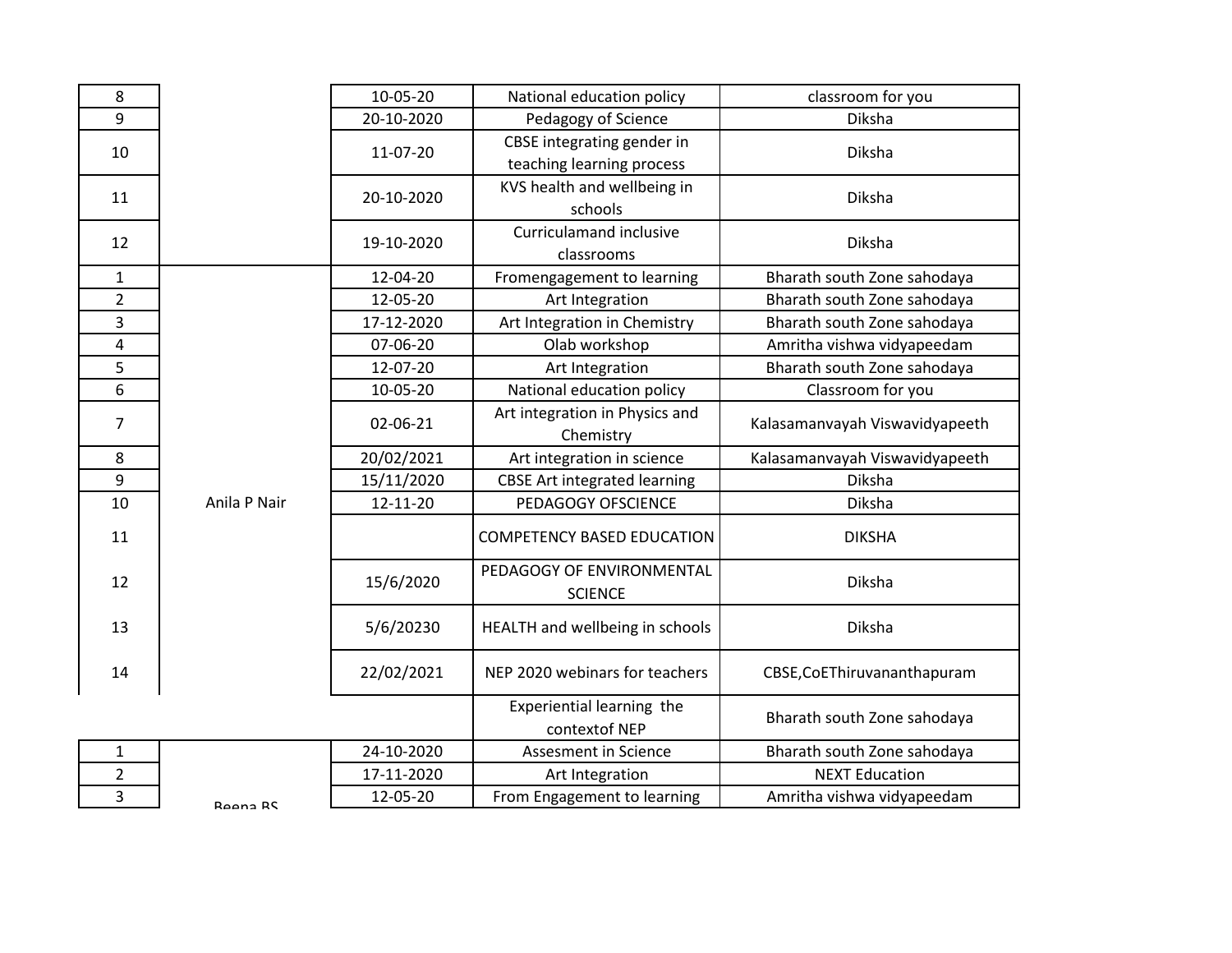| 4              | <b>טרבוום</b> ה | 12-04-20   | <b>Ensuring disruptionfree</b><br>learningthrough mixed learning          | Classroom for you          |
|----------------|-----------------|------------|---------------------------------------------------------------------------|----------------------------|
|                |                 |            | environment                                                               |                            |
| $\mathbf{1}$   |                 | 07-09-20   | O Lab workshop                                                            | <b>NSE</b>                 |
| $\overline{2}$ |                 | 07-06-20   | National education policy                                                 | Macmillan                  |
| 3              |                 | 24-10-2020 | National education policy                                                 | Diksha                     |
| 4              |                 | 10-05-20   | Brain on music                                                            | <b>CBSE</b>                |
| 5              | Jisha KP        | 10-03-20   | <b>Curriculamand inclusive</b><br>classrooms                              | Diksha                     |
| 6              |                 | 30-10-2020 | Art integrated learning                                                   |                            |
| 7              |                 | 15-11-2020 | Health and wellbeing in schools                                           |                            |
| 8              |                 | 31-10-2020 |                                                                           |                            |
| $\mathbf 1$    |                 | 03-10-20   | Your brain on Music                                                       | Macmillan & Rhapsody       |
| 2              |                 | 10-10-20   | Einstein & Mozart                                                         | Macmillan & Rhapsody       |
| 3              |                 | 17-10-20   | ativity, Collaboration & Future of w                                      | Macmillan & Rhapsody       |
| 4              |                 | 25-05-20   | Story telling in Education                                                | <b>CBSE</b>                |
| 5              |                 | 28-04-20   | oduction to the Bar Modelling Met                                         | <b>Macmillan Education</b> |
| 6              |                 | 14-05-20   | sing Role of Webinar in Higher Edu                                        | Classroom 4 U              |
| $\overline{7}$ |                 | 22-05-20   | ine workshop for CVV's in Mathema                                         | <b>CCMT</b>                |
| 8              |                 | 08-08-20   | The New Normal Understanding<br><b>Student &amp; Empowering Education</b> | Pran Care                  |
| 9              |                 | 23-08-20   | Teaching is not about Teaching                                            | Chinmaya Mission           |
| 10             |                 | 05-09-20   | eacher: Roads to a great teaching d                                       | Chinmaya Viswavidyapeeth   |
| 11             |                 | 05-10-20   | n Building Role of Teachers in NEP                                        | Classroom 4 U              |
| 12             |                 | 24-10-20   | Insights of NEP - 2020                                                    | Classroom 4 U              |
| 13             |                 | 09-11-20   | Assessment in Mathematics                                                 | <b>COE Chennai</b>         |
| 14             |                 | 18-11-20   | Make in India, Making it Happen                                           | Chinmaya Yuva Kendra       |
| 15             |                 | 19-11-20   | creational Mathematics - Joyful Ma                                        | <b>COE Chennai</b>         |
| 16             |                 | October    | Health & Well- being in Schools                                           | Diksha                     |
| 17             |                 | October    | Curriculum & Inclusive Classrooms                                         | Diksha                     |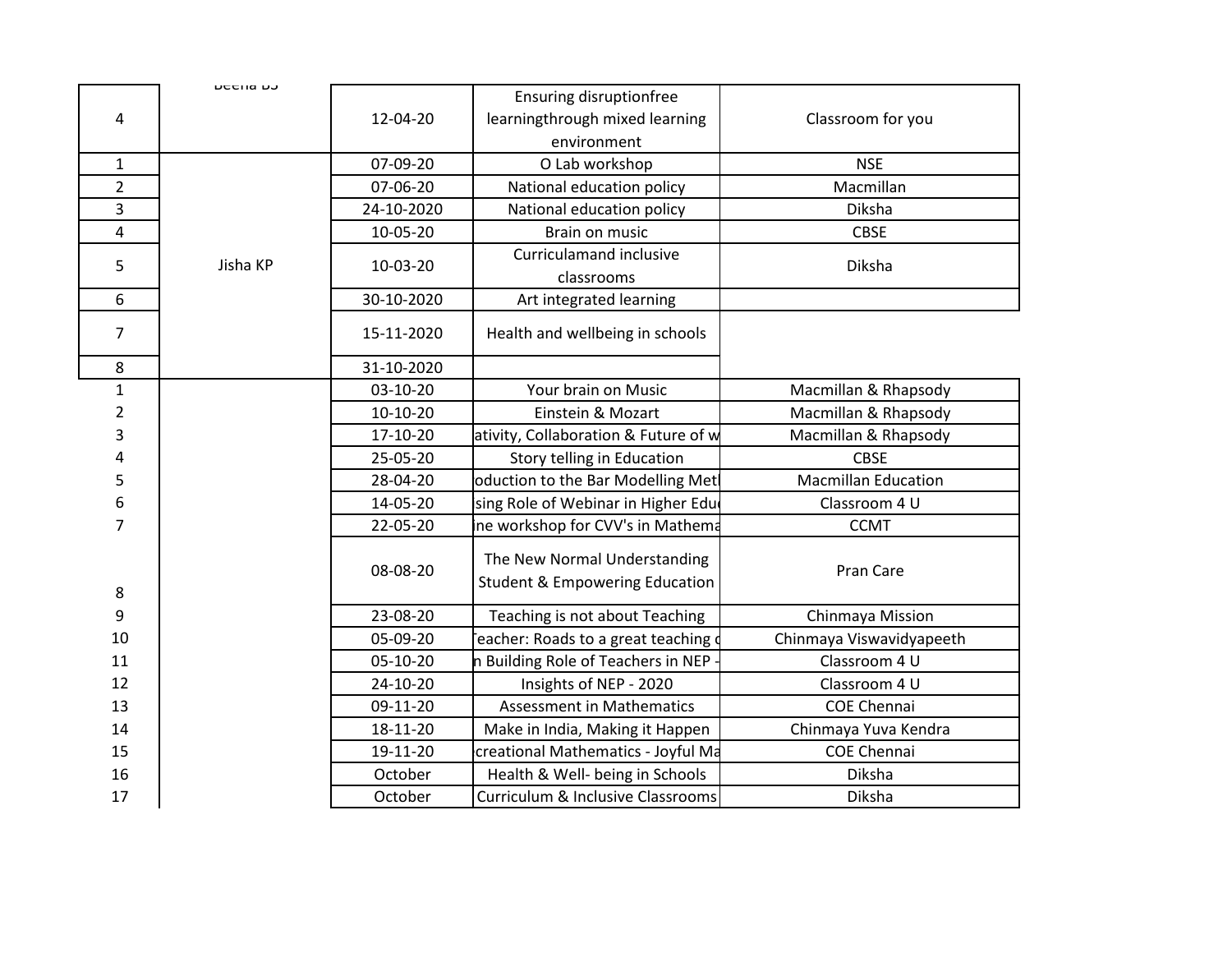| 18 |                 | October                     | Developing Personal - Social<br>qualitiesfor creating a safe and<br>healthy school environment | Diksha                            |
|----|-----------------|-----------------------------|------------------------------------------------------------------------------------------------|-----------------------------------|
| 19 |                 | November                    | Art Integrated Learning                                                                        | Diksha                            |
| 20 |                 | November                    | Pedagogy of Mathematics                                                                        | Diksha                            |
| 21 | <b>DHANYAKC</b> | November                    | T in teaching, learning & assessmer                                                            | Diksha                            |
| 22 |                 | November                    | <b>School Based Assessment</b>                                                                 | Diksha                            |
| 23 |                 | November                    | Integrating Gender in Teaching -<br>Learning process                                           | Diksha                            |
| 24 |                 | $04 - 02 - 21$              | nanvayah(Art Integration in Mathe                                                              | <b>CVV &amp; CCMT</b>             |
| 25 |                 | 08-04-21                    | Integration of Arts in Mathematics                                                             | <b>COE Chennai</b>                |
| 26 |                 | 10-04-21                    | Teaching Strategies/<br>Methodologies in Mathematics                                           | <b>COE Chennai</b>                |
| 27 |                 | 19-04-21                    | sential of Lesson plan in Mathemat                                                             | <b>COE Chennai</b>                |
| 28 |                 | 04-03-21                    | Life an Aradhana                                                                               | <b>CCMT</b>                       |
| 29 |                 | 22/2/2021 -<br>24/2/2021    | Chinmaya Vision Programme                                                                      | <b>CCMT</b>                       |
| 30 |                 | 19, 22, 24 26 & 30<br>March | <b>Educational Technology and</b><br>Learning Collaboration with<br>Google                     | <b>CBSE</b>                       |
| 31 |                 | 18-02-21                    | <b>Employability Skills</b>                                                                    | <b>CBSE</b>                       |
| 32 |                 | 07-12-20                    | Learn Math with a popsicle maker                                                               | Unmath School Team                |
| 33 |                 | 19, 22, 24 26 & 30<br>March | <b>Educational Technology and</b><br>Learning Collaboration with<br>Google                     | <b>CBSE</b>                       |
| 34 |                 | 05-03-21                    | Board Exam Booster online Demo                                                                 | <b>Next Education</b>             |
| 35 |                 | 28-04-20                    | Lab Training                                                                                   | <b>Next Education</b>             |
| 36 |                 | /3/2021 - 27/03/202         | PE and Community Programme<br>for Women Teachers                                               | Ministry of Education & Sai LNCPE |
| 37 |                 | 12-03-21                    | Chinmaya Samshodhan Orientatior                                                                | <b>CCMT</b>                       |
| 38 |                 | 03-10-20                    | Your brain on Music                                                                            | Macmillan & Rhapsody              |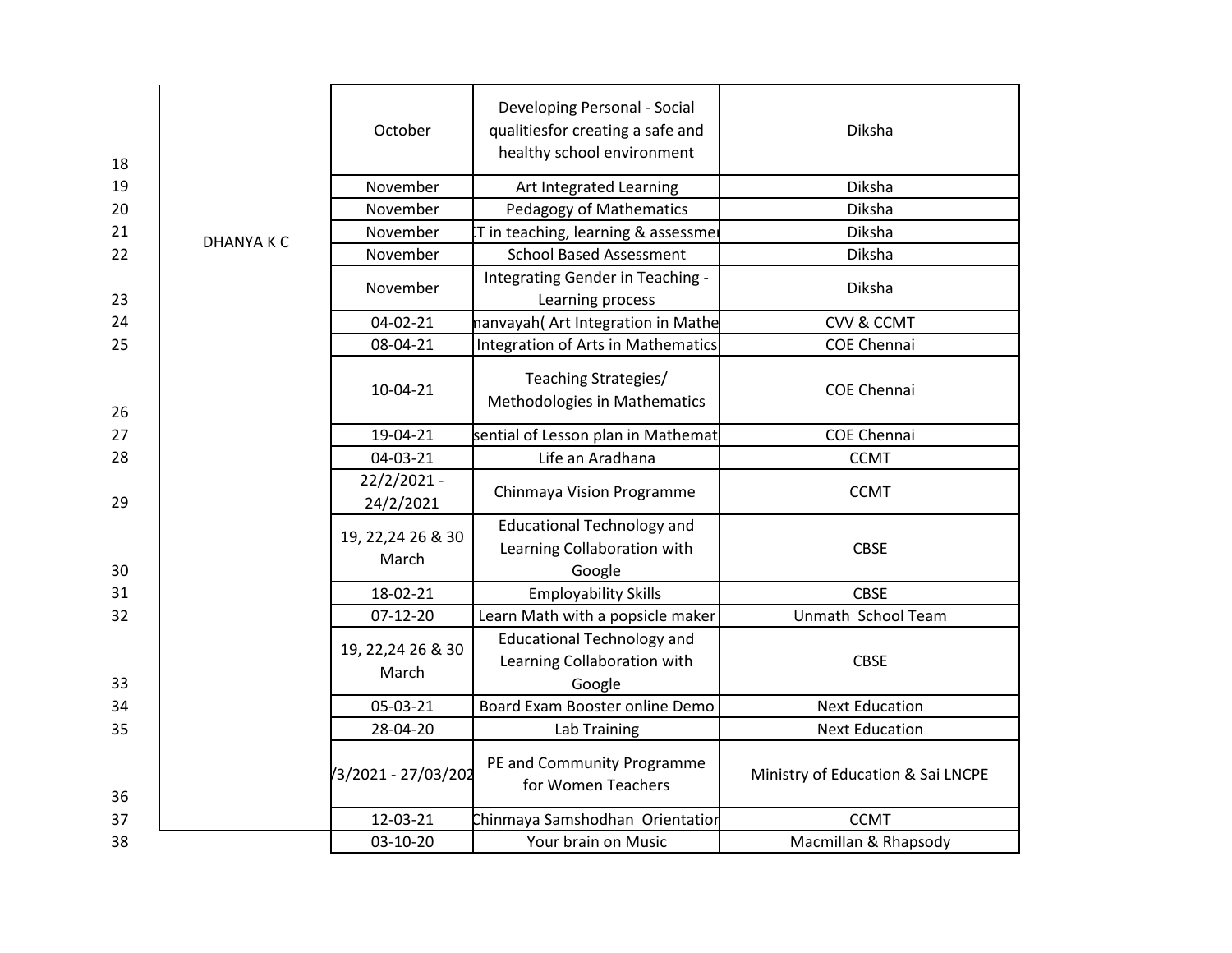| 39 |             | 10-10-20                    | Einstein & Mozart                                                         | Macmillan & Rhapsody       |
|----|-------------|-----------------------------|---------------------------------------------------------------------------|----------------------------|
| 40 |             | 17-10-20                    | ativity, Collaboration & Future of w                                      | Macmillan & Rhapsody       |
| 41 |             | 28-04-20                    | oduction to the Bar Modelling Met                                         | <b>Macmillan Education</b> |
| 42 |             | 08-08-20                    | The New Normal Understanding<br><b>Student &amp; Empowering Education</b> | Pran Care                  |
| 43 |             | 23-08-20                    | Teaching is not about Teaching                                            | Chinmaya Mission           |
| 44 |             | 05-09-20                    | Be a Teacher: Roads to a great<br>teaching career confirmation            | Chinmaya Viswavidyapeeth   |
| 45 |             | 05-10-20                    | n Building Role of Teachers in NEP                                        | Classroom 4 U              |
| 46 |             | 19-10-20                    | <b>NEP</b>                                                                | <b>CCMT</b>                |
| 47 |             | 24-10-20                    | <b>Experential Learning</b>                                               | CEIR - Global              |
| 48 |             | 28-04-20                    | Lab Training                                                              | <b>Next Education</b>      |
| 49 | Renjusha KL | 04-11-20                    | <b>Maths Assessment</b>                                                   | <b>CBSE</b>                |
| 50 |             | 09-11-20                    | Unmath - Talk Series                                                      | <b>CCMT</b>                |
| 51 |             | November                    | Art Integrated Learning                                                   | Diksha                     |
| 52 |             | November                    | T in teaching and learning assessme                                       | Diksha                     |
| 53 |             | 05-12-20                    | Art Integrated Learning                                                   | Oxford School              |
| 54 |             | 16-12-20                    | <b>Experential Learning</b>                                               | <b>CBSE</b>                |
| 55 |             | $04 - 02 - 21$              | nanvayah(Art Integration in Mathe                                         | <b>CVV &amp; CCMT</b>      |
| 56 |             | 06-03-21                    | Life an Aradhana                                                          | <b>CCMT</b>                |
| 57 |             | $01 - 04 - 21$              | <b>Critical Thinking in Mathematics</b>                                   | <b>COE Chennai</b>         |
| 58 |             | 16-04-21                    | Joyful Mathematics                                                        | <b>COE Chennai</b>         |
| 59 |             | 19-04-21                    | Multiple Intelligence n Mathematics                                       | <b>COE Chennai</b>         |
|    |             | 19, 22, 24 26 & 30<br>March | <b>Educational Technology and</b><br>Learning Collaboration with          | <b>CBSE</b>                |
| 60 |             |                             | Google                                                                    |                            |
| 61 |             | 05-03-21                    | Board Exam Booster online Demo                                            | <b>Next Education</b>      |
| 62 |             | 03-10-20                    | Your brain on Music                                                       | Macmillan & Rhapsody       |
| 63 |             | 10-10-20                    | Einstein & Mozart                                                         | Macmillan & Rhapsody       |
| 64 |             | 17-10-20                    | ativity, Collaboration & Future of w                                      | Macmillan & Rhapsody       |
| 65 |             | 25-05-20                    | Story telling in Education                                                | <b>CBSE</b>                |
| 66 |             | 28-04-20                    | oduction to the Bar Modelling Met                                         | <b>Macmillan Education</b> |
| 67 |             | 14-05-20                    | sing Role of Webinar in Higher Edu                                        | Classroom 4 U              |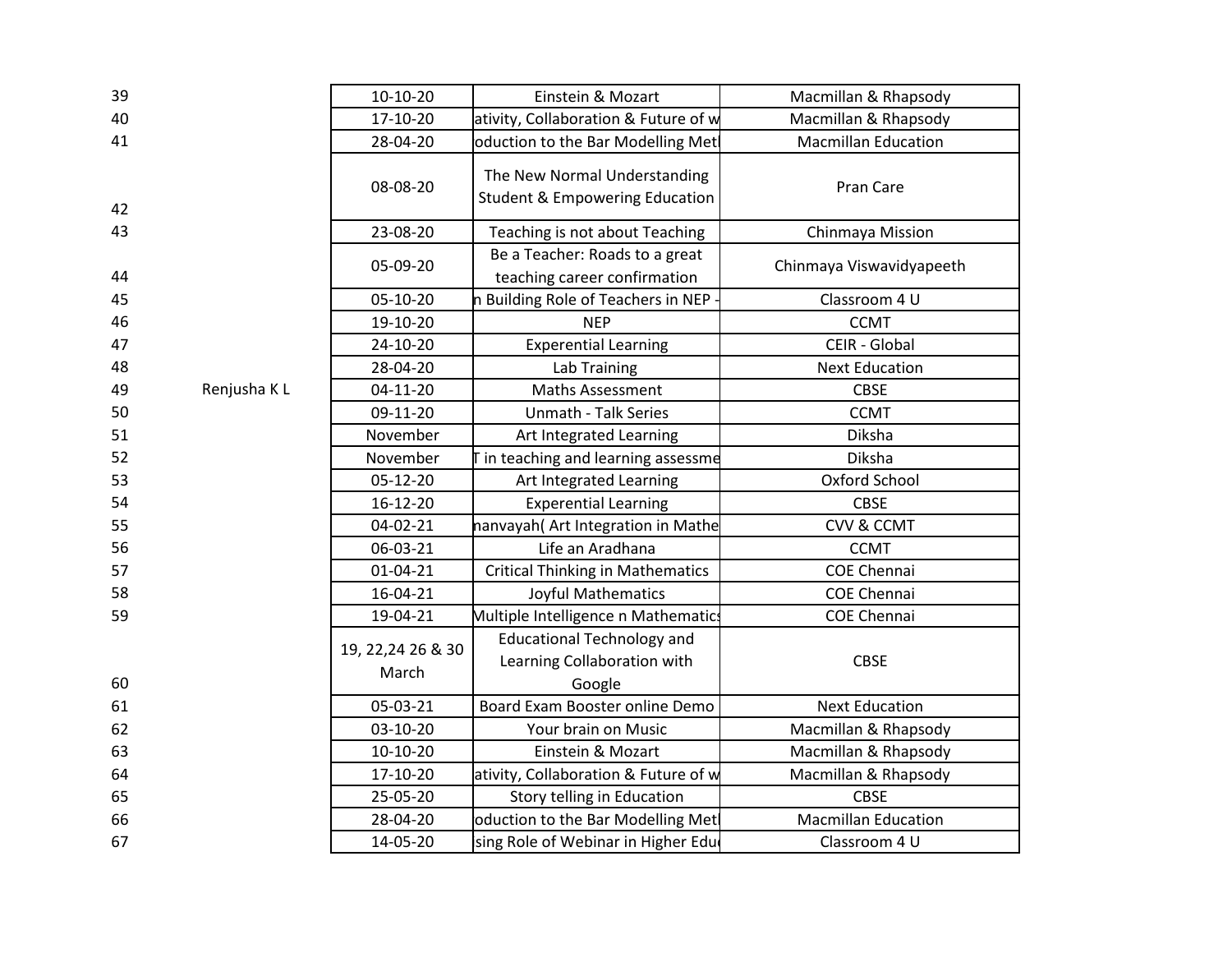| 68 |                     | 22-05-20                     | ine workshop for CVV's in Mathema                                          | <b>CCMT</b>                |
|----|---------------------|------------------------------|----------------------------------------------------------------------------|----------------------------|
| 69 |                     | 08-08-20                     | The New Normal Understanding<br><b>Student &amp; Empowering Education</b>  | Pran Care                  |
| 70 |                     | 23-08-20                     | Teaching is not about Teaching                                             | Chinmaya Mission           |
| 71 |                     | 05-09-20                     | eacher: Roads to a great teaching of                                       | Chinmaya Viswavidyapeeth   |
| 72 |                     | 05-10-20                     | n Building Role of Teachers in NEP                                         | Classroom 4 U              |
| 73 |                     | 09-11-20                     | <b>Assessment in Mathematics</b>                                           | <b>COE Chennai</b>         |
| 74 |                     | 19-11-20                     | creational Mathematics - Joyful Ma                                         | <b>COE Chennai</b>         |
| 75 |                     | <b>Dctober &amp; Novembe</b> | <b>Competency Based Education</b>                                          | Diksha                     |
| 76 | Smitha <sub>S</sub> | November                     | Art Integrated Learning                                                    | Diksha                     |
| 77 |                     | November                     | Pedagogy of Mathematics                                                    | Diksha                     |
| 78 |                     | 05-12-20                     | Art Integrated Learning                                                    | Oxford School              |
| 79 |                     | $07-12-20$                   | Learn Math with a popsicle maker                                           | Unmath School Team         |
| 80 |                     | November                     | T in teaching, learning & assessmer                                        | Diksha                     |
| 81 |                     | 04-02-21                     | nanvayah(Art Integration in Mathe                                          | <b>CVV &amp; CCMT</b>      |
| 82 |                     | 18-02-21                     | <b>Employability Skills</b>                                                | <b>CBSE</b>                |
| 83 |                     | 08-04-21                     | <b>Integration of Arts in Mathematics</b>                                  | <b>COE Chennai</b>         |
| 84 |                     | 10-04-21                     | Teaching Strategies/<br>Methodologies in Mathematics                       | <b>COE Chennai</b>         |
| 85 |                     | 19-04-21                     | sential of Lesson plan in Mathemat                                         | <b>COE Chennai</b>         |
| 86 |                     | 05-03-21                     | Life an Aradhana                                                           | <b>CCMT</b>                |
| 87 |                     | 19, 22, 24 26 & 30<br>March  | <b>Educational Technology and</b><br>Learning Collaboration with<br>Google | <b>CBSE</b>                |
| 88 |                     | 28-04-20                     | Lab Training                                                               | <b>Next Education</b>      |
| 89 |                     | 03-10-20                     | Your brain on Music                                                        | Macmillan & Rhapsody       |
| 90 |                     | 10-10-20                     | Einstein & Mozart                                                          | Macmillan & Rhapsody       |
| 91 |                     | 17-10-20                     | ativity, Collaboration & Future of w                                       | Macmillan & Rhapsody       |
| 92 |                     | 25-05-20                     | Story telling in Education                                                 | <b>CBSE</b>                |
| 93 |                     | 28-04-20                     | oduction to the Bar Modelling Met                                          | <b>Macmillan Education</b> |
| 94 |                     | 14-05-20                     | Ising Role of Webinar in Higher Edu                                        | Classroom 4 U              |
| 95 |                     | 22-05-20                     | ine workshop for CVV's in Mathema                                          | <b>CCMT</b>                |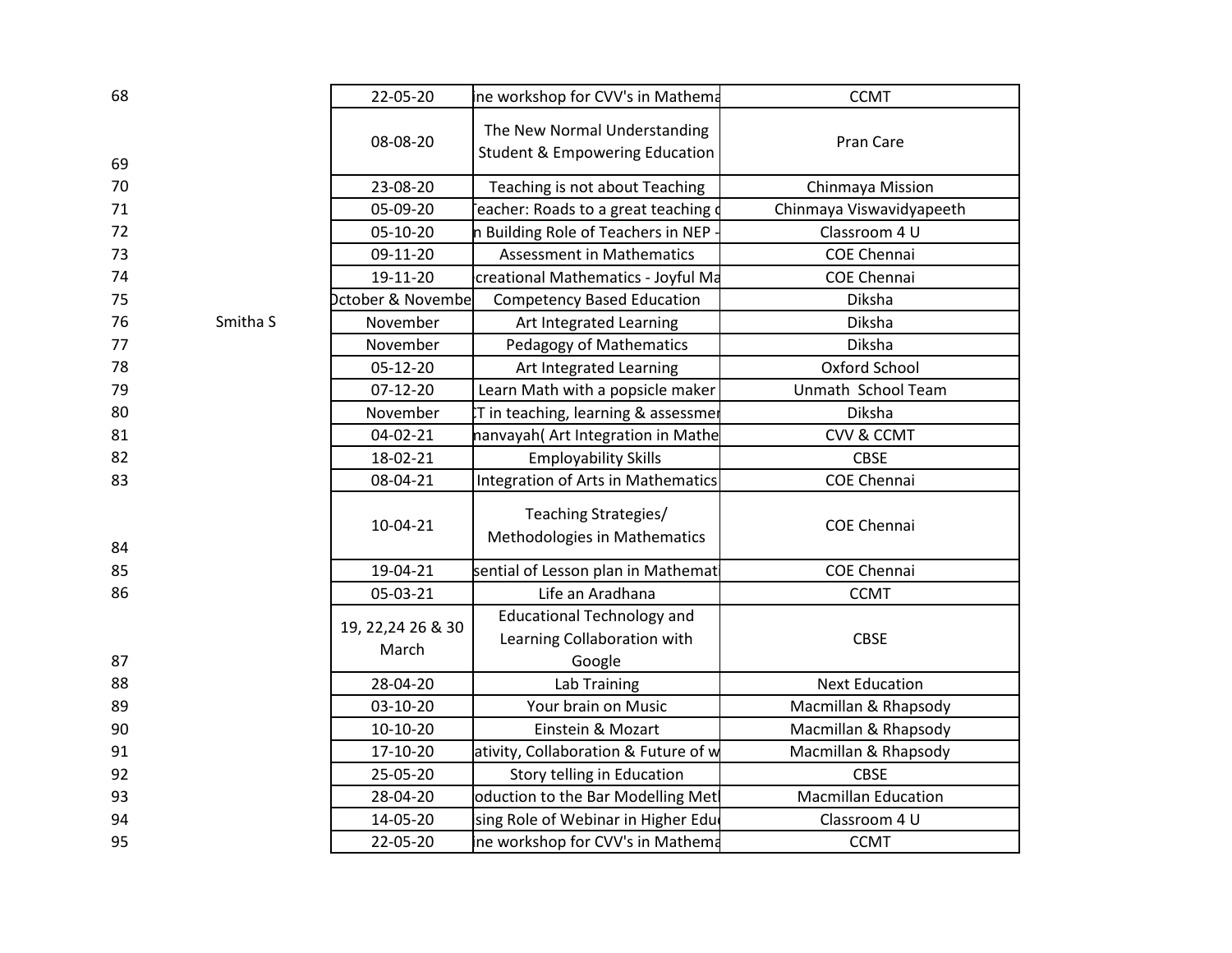| 96  |               | 08-08-20                    | The New Normal Understanding<br><b>Student &amp; Empowering Education</b>                      | Pran Care                |
|-----|---------------|-----------------------------|------------------------------------------------------------------------------------------------|--------------------------|
| 97  |               | 23-08-20                    | Teaching is not about Teaching                                                                 | Chinmaya Mission         |
| 98  |               | 05-09-20                    | eacher: Roads to a great teaching of                                                           | Chinmaya Viswavidyapeeth |
| 99  |               | 05-10-20                    | n Building Role of Teachers in NEP                                                             | Classroom 4 U            |
| 100 |               | 09-11-20                    | <b>Assessment in Mathematics</b>                                                               | <b>COE Chennai</b>       |
| 101 |               | 19-11-20                    | creational Mathematics - Joyful Ma                                                             | <b>COE Chennai</b>       |
| 102 |               | October                     | Health & Well- being in Schools                                                                | Diksha                   |
| 103 |               | October                     | Curriculum & Inclusive Classrooms                                                              | Diksha                   |
| 104 | Anchana Anand | October                     | Developing Personal - Social<br>qualitiesfor creating a safe and<br>healthy school environment | Diksha                   |
| 105 |               | November                    | IT in teaching, learning & assessmer                                                           | Diksha                   |
| 106 |               | November                    | <b>School Based Assessment</b>                                                                 | Diksha                   |
| 107 |               | November                    | Integrating Gender in Teaching -<br>Learning process                                           | Diksha                   |
| 108 |               | 05-12-20                    | Art Integrated Learning                                                                        | Oxford School            |
| 109 |               | $07-12-20$                  | Learn Math with a popsicle maker                                                               | Unmath School Team       |
| 110 |               | November                    | Pedagogy of Mathematics                                                                        | Diksha                   |
| 111 |               | 04-02-21                    | nanvayah(Art Integration in Mathe                                                              | <b>CVV &amp; CCMT</b>    |
| 112 |               | 18-02-21                    | <b>Employability Skills</b>                                                                    | <b>CBSE</b>              |
| 113 |               | 08-04-21                    | Integration of Arts in Mathematics                                                             | <b>COE Chennai</b>       |
| 114 |               | 10-04-21                    | Teaching Strategies/<br>Methodologies in Mathematics                                           | <b>COE Chennai</b>       |
| 115 |               | 19-04-21                    | sential of Lesson plan in Mathemat                                                             | <b>COE Chennai</b>       |
| 116 |               | 06-03-21                    | Life an Aradhana                                                                               | <b>CCMT</b>              |
| 117 |               | 19, 22, 24 26 & 30<br>March | <b>Educational Technology and</b><br>Learning Collaboration with<br>Google                     | <b>CBSE</b>              |
| 118 |               | 05-03-21                    | Board Exam Booster online Demo                                                                 | <b>Next Education</b>    |
| 119 |               | 12-03-21                    | Chinmaya Samshodhan Orientation                                                                | <b>CCMT</b>              |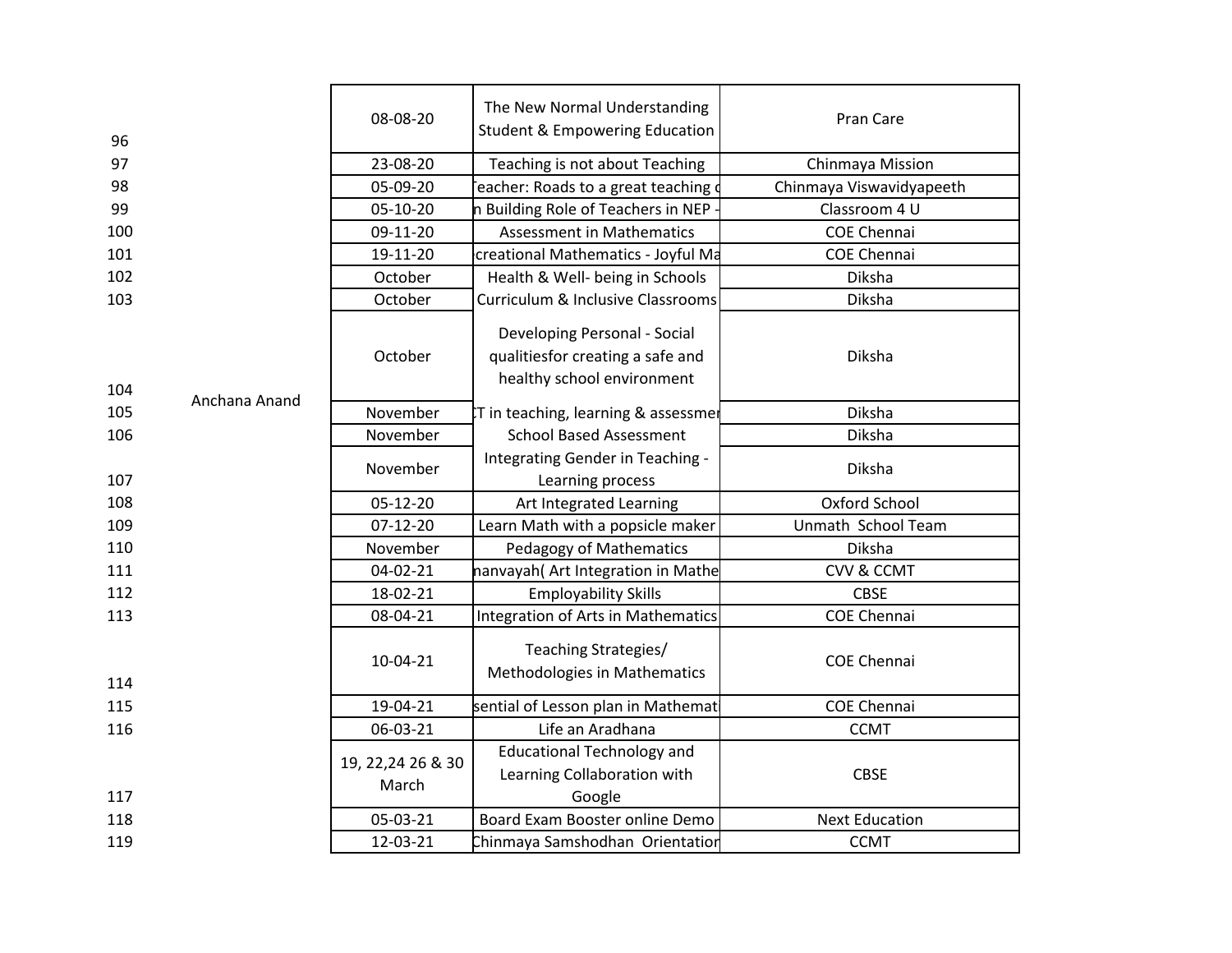| 120 |          | 28-04-20 | Lab Training                                                                                   | <b>Next Education</b>      |
|-----|----------|----------|------------------------------------------------------------------------------------------------|----------------------------|
| 121 |          | 03-10-20 | Your brain on Music                                                                            | Macmillan & Rhapsody       |
| 122 |          | 10-10-20 | Einstein & Mozart                                                                              | Macmillan & Rhapsody       |
| 123 |          | 17-10-20 | ativity, Collaboration & Future of w                                                           | Macmillan & Rhapsody       |
| 124 |          | 25-05-20 | Story telling in Education                                                                     | <b>CBSE</b>                |
| 125 |          | 28-04-20 | oduction to the Bar Modelling Met                                                              | <b>Macmillan Education</b> |
| 126 |          | 08-08-20 | The New Normal Understanding<br><b>Student &amp; Empowering Education</b>                      | Pran Care                  |
| 127 |          | 23-08-20 | Teaching is not about Teaching                                                                 | Chinmaya Mission           |
| 128 |          | 05-09-20 | eacher: Roads to a great teaching $\mathsf d$                                                  | Chinmaya Viswavidyapeeth   |
| 129 |          | 05-10-20 | n Building Role of Teachers in NEP -                                                           | Classroom 4 U              |
| 130 |          | 09-11-20 | <b>Assessment in Mathematics</b>                                                               | <b>COE Chennai</b>         |
| 131 |          | 19-11-20 | creational Mathematics - Joyful Ma                                                             | <b>COE Chennai</b>         |
| 132 |          | October  | Health & Well- being in Schools                                                                | Diksha                     |
| 133 |          | October  | Curriculum & Inclusive Classrooms                                                              | Diksha                     |
| 134 |          | October  | Developing Personal - Social<br>qualitiesfor creating a safe and<br>healthy school environment | Diksha                     |
| 135 | Sreeja G | November | T in teaching, learning & assessmer                                                            | Diksha                     |
| 136 |          | November | <b>School Based Assessment</b>                                                                 | Diksha                     |
| 137 |          | November | Integrating Gender in Teaching -<br>Learning process                                           | Diksha                     |
| 138 |          | November | Pedagogy of Mathematics                                                                        | Diksha                     |
| 139 |          | 05-12-20 | Art Integrated Learning                                                                        | Oxford School              |
| 140 |          | 07-12-20 | Learn Math with a popsicle maker                                                               | Unmath School Team         |
| 141 |          | 04-02-21 | nanvayah(Art Integration in Mathe                                                              | <b>CVV &amp; CCMT</b>      |
| 142 |          | 18-02-21 | <b>Employability Skills</b>                                                                    | <b>CBSE</b>                |
| 143 |          | 08-04-21 | Integration of Arts in Mathematics                                                             | <b>COE Chennai</b>         |
| 144 |          | 10-04-21 | Teaching Strategies/<br>Methodologies in Mathematics                                           | <b>COE Chennai</b>         |
| 145 |          | 19-04-21 | sential of Lesson plan in Mathemat                                                             | <b>COE Chennai</b>         |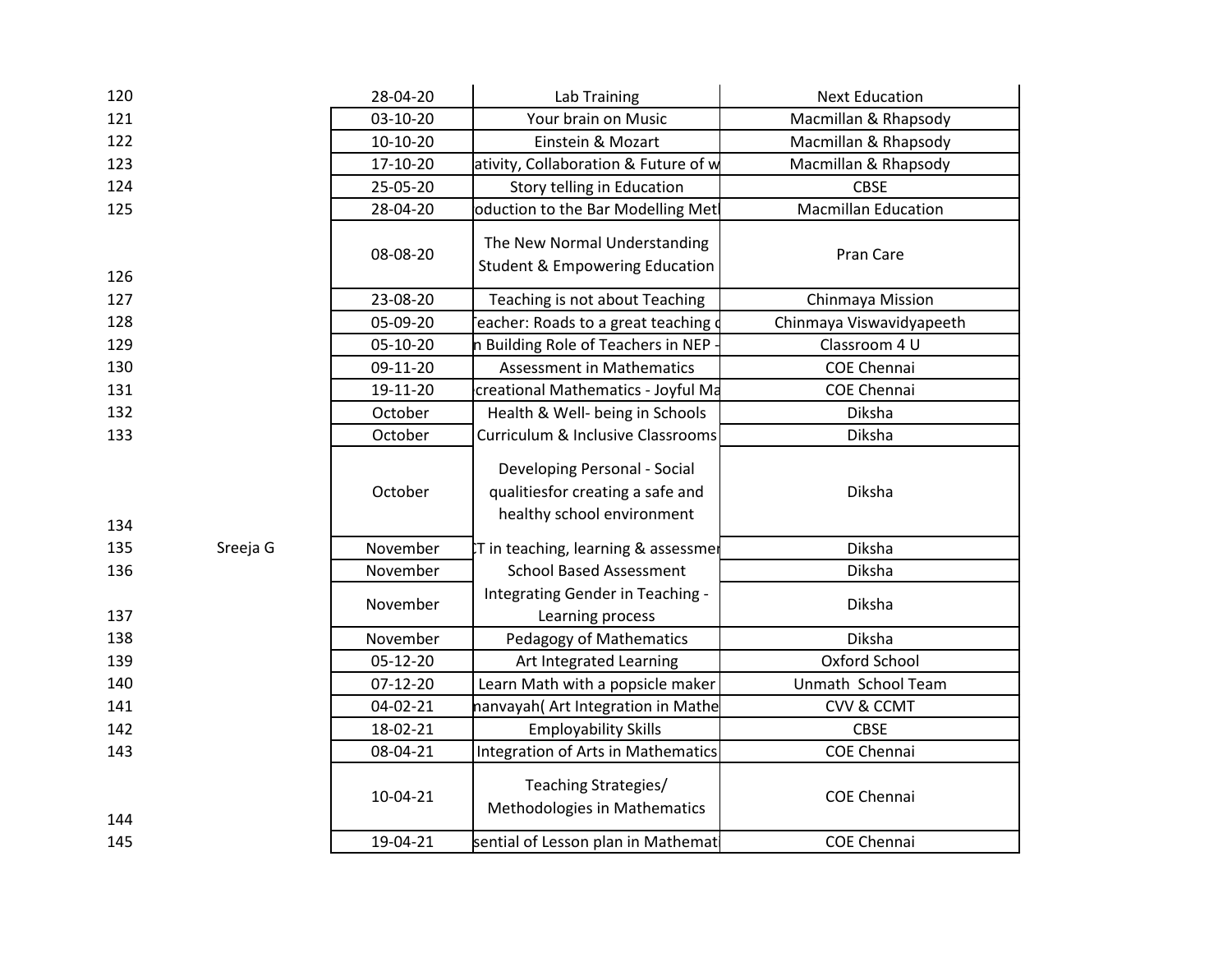| 146<br>147   |            | 19, 22, 24 26 & 30<br>March<br>28-04-20 | <b>Educational Technology and</b><br>Learning Collaboration with<br>Google<br>Lab Training | <b>CBSE</b><br><b>Next Education</b> |
|--------------|------------|-----------------------------------------|--------------------------------------------------------------------------------------------|--------------------------------------|
| 148          |            | 22/2/2021 -<br>24/2/2021                | Chinmaya Vision Programme                                                                  | <b>CCMT</b>                          |
| 149          |            | 03-10-20                                | Your brain on Music                                                                        | Macmillan & Rhapsody                 |
| 150          |            | $10-10-20$                              | Einstein & Mozart                                                                          | Macmillan & Rhapsody                 |
| 151          |            | 17-10-20                                | ativity, Collaboration & Future of w                                                       | Macmillan & Rhapsody                 |
| 152          |            | 25-05-20                                | Story telling in Education                                                                 | <b>CBSE</b>                          |
| 153          |            | 28-04-20                                | oduction to the Bar Modelling Met                                                          | <b>Macmillan Education</b>           |
| 154          |            | 14-05-20                                | ising Role of Webinar in Higher Edu                                                        | Classroom 4 U                        |
| 155          |            | 08-08-20                                | The New Normal Understanding<br><b>Student &amp; Empowering Education</b>                  | Pran Care                            |
| 156          |            | 23-08-20                                | Teaching is not about Teaching                                                             | Chinmaya Mission                     |
| 157          |            | 05-09-20                                | eacher: Roads to a great teaching of                                                       | Chinmaya Viswavidyapeeth             |
| 158          |            | 05-10-20                                | n Building Role of Teachers in NEP                                                         | Classroom 4 U                        |
| 159          | Jayakumari | 30-11-20                                | creational Mathematics - Joyful Ma                                                         | <b>COE Chennai</b>                   |
| 160          |            | 05-12-20                                | Art Integrated Learning                                                                    | Oxford School                        |
| 161          |            | 07-12-20                                | Learn Math with a popsicle maker                                                           | Unmath School Team                   |
| 162          |            | 04-02-21                                | nanvayah(Art Integration in Mathe                                                          | <b>CVV &amp; CCMT</b>                |
| 163          |            | 18-02-21                                | <b>Employability Skills</b>                                                                | <b>CBSE</b>                          |
| 164          |            | 10-04-21                                | Strategies/ Methodologies in Matl                                                          | <b>COE Chennai</b>                   |
| 165          |            | 10-04-21                                | NEP 2021 - Empowering the<br>teachers                                                      | <b>COE Chennai</b>                   |
| 166          |            | 08-04-21                                | Integration of Arts in Mathematics                                                         | <b>COE Chennai</b>                   |
| 167          |            | 19, 22, 24 26 & 30<br>March             | <b>Educational Technology and</b><br>Learning Collaboration with<br>Google                 | <b>CBSE</b>                          |
| 168          |            | 09-04-21                                | mon Errors committed in Mathem                                                             | <b>COE Chennai</b>                   |
| 169          |            | 28-04-20                                | Lab Training                                                                               | <b>Next Education</b>                |
|              |            |                                         |                                                                                            |                                      |
| $\mathbf{1}$ |            | 17-10-20                                | Art Integrated Education                                                                   | <b>CBSE</b>                          |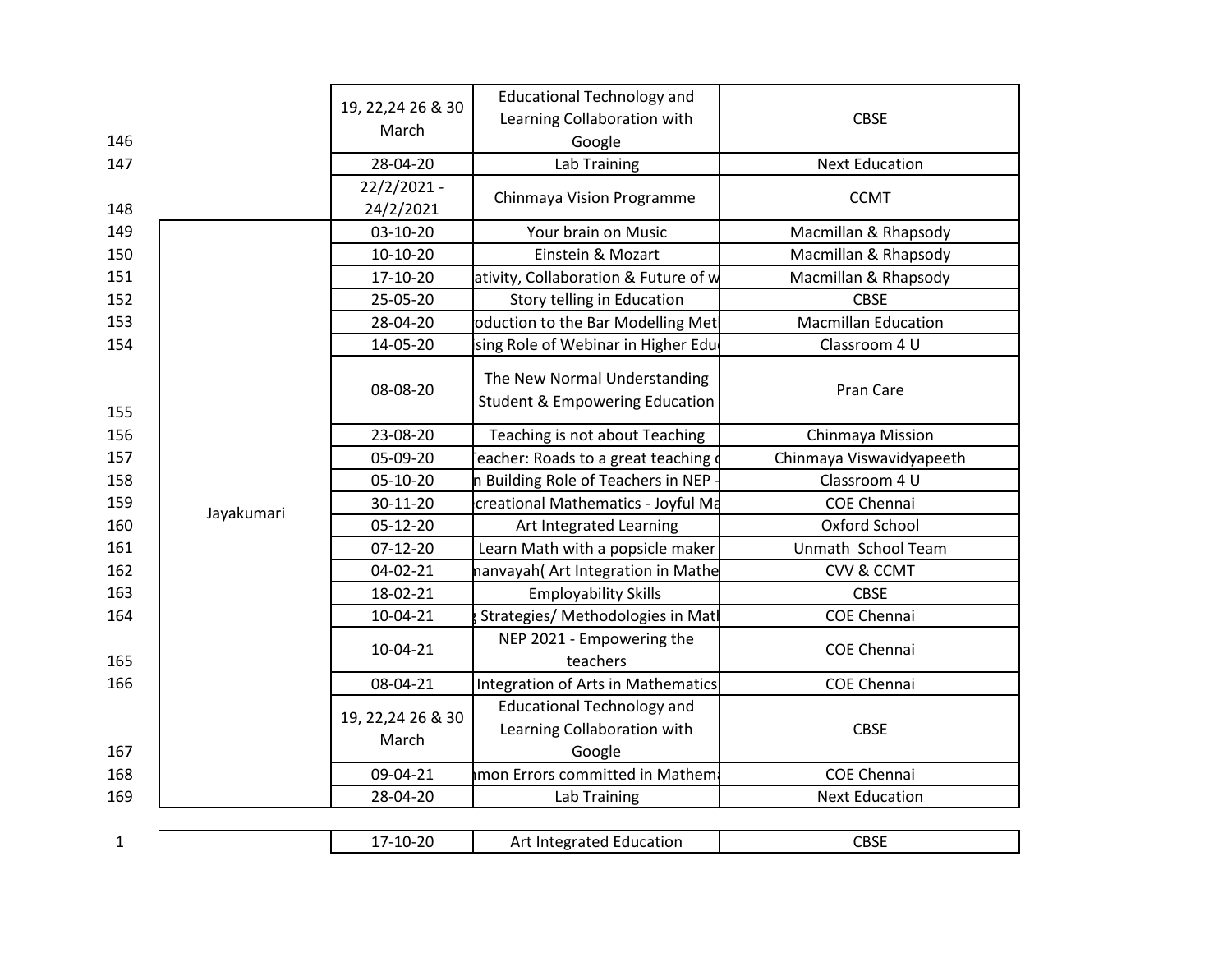|                | $\overline{2}$          |                   | 16-11-20  | Innovative Pedagogy in Social<br>Science                                                  | <b>CBSE</b>                           |
|----------------|-------------------------|-------------------|-----------|-------------------------------------------------------------------------------------------|---------------------------------------|
| $\mathbf{3}$   |                         |                   | 14-11-20  | NEP 2020 - School EducaTion<br><b>Curriculum and Pedagogy</b>                             | <b>CBSE</b>                           |
|                | $\overline{4}$          |                   | 05-10-20  | <b>NEP-2020</b>                                                                           | <b>CBSE</b>                           |
| 5              |                         |                   | 05-12-20  | Art Integrated Learning                                                                   | <b>CBSE Bharath Sahodhaya Complex</b> |
|                | 6                       |                   | 24-10-20  | <b>NEP- Experiential Learning</b>                                                         | <b>CEIR</b>                           |
| $\overline{7}$ |                         | <b>RANJUSHAVS</b> | 23-08-20  | Teaching is not about Teaching                                                            | <b>CCMT Edn cell</b>                  |
|                | 8                       |                   | 26-08-20  | Social Science                                                                            | Rachna Sagar Publications             |
| 9              |                         |                   | 06-11-20  | Integrating Gender in Teachig                                                             | <b>DIKSHA</b>                         |
|                | 10                      |                   | 19-02-21  | Art Integration in Social Science                                                         | <b>CCMT</b>                           |
| 11             |                         |                   | 24-11-20  | Integration of ICT in Teaching,<br>Learning & Assessment                                  | <b>DIKSHA</b>                         |
|                | 12                      |                   | 05-12-20  | Pedagogy of Social Science                                                                | <b>DIKSHA</b>                         |
| 13             |                         |                   |           | 11-11-20 Art Itegrated Learning                                                           | <b>DIKSHA</b>                         |
|                | 14                      |                   |           | <b>Promoting A Conducive Learning</b><br>05-04-21 Environment in Schools                  | CBSE, COE, TVPM                       |
|                |                         |                   |           |                                                                                           |                                       |
|                | $\mathbf{1}$            |                   | 23/8/2020 | Teaching is not about teaching                                                            | Chinmaya Mission                      |
|                | $\overline{\mathbf{2}}$ |                   | 26/8/2020 | Social Science-Changes in the<br>Syllabus, New marking scheme<br>and New Education Policy | Rachanasagar Pvt. Ltd                 |
|                |                         |                   |           | Nation building role of                                                                   |                                       |
|                |                         |                   |           | teachers in National Education                                                            |                                       |
|                | 3                       |                   | 10-05-20  | Policy 2020                                                                               | Classroom4u                           |
|                | 4                       |                   | 11-08-20  | Integration of ICT in<br>teaching learning and<br>assessment.                             | Diksha portal, CBSE                   |
|                | 5                       |                   |           | 11-06-20 Integrating Gender in teachin Diksha portal, CBSE                                |                                       |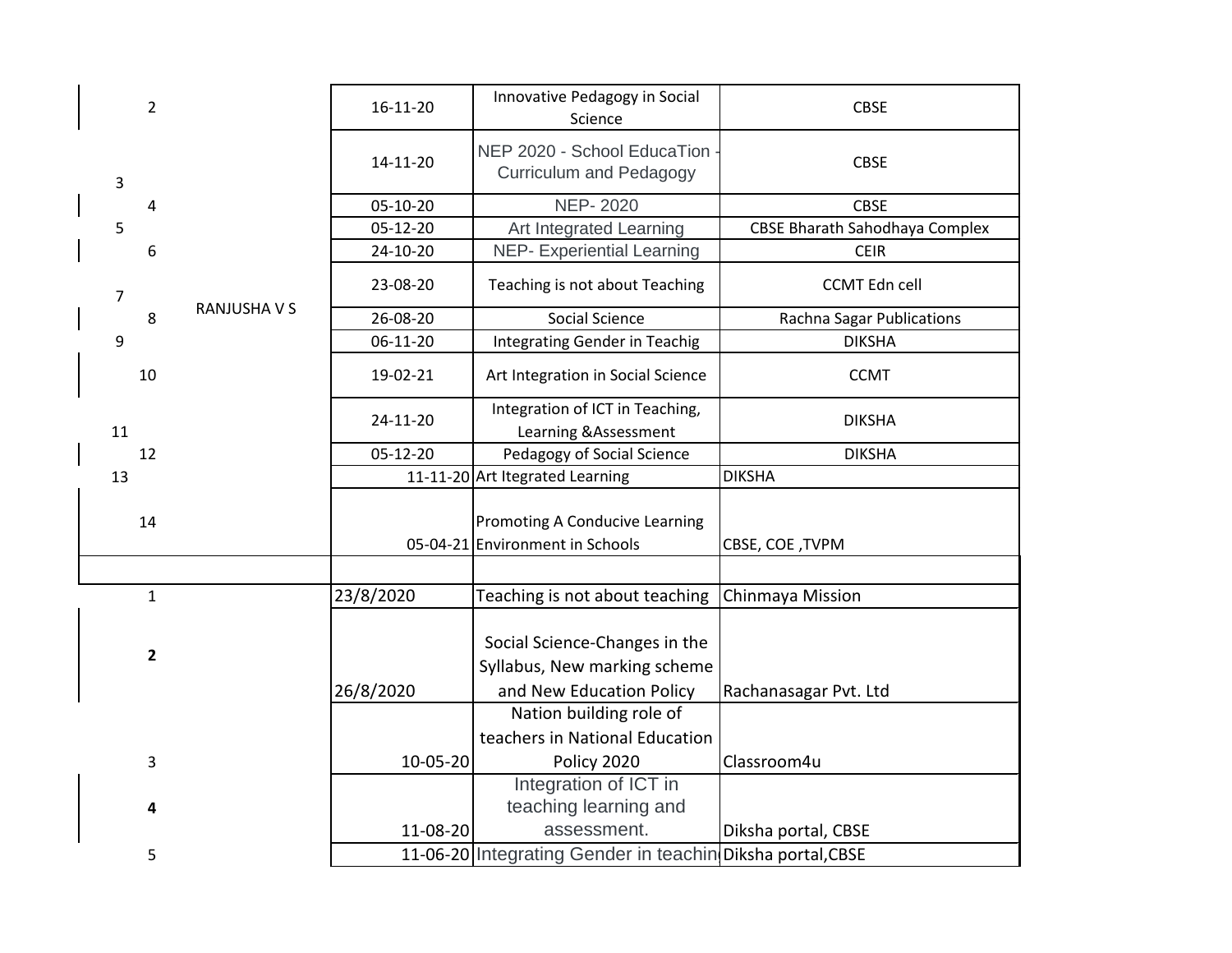| 6  |                          | 21/11/2020       | Pedagogy of EVS                        | Diksha portal, CBSE            |
|----|--------------------------|------------------|----------------------------------------|--------------------------------|
|    |                          | 15/11/2020       | Art Integrated Learning                | Diksha portal, CBSE            |
| 8  |                          |                  | Innovative pedagogy in Social          |                                |
|    |                          | 15/11/2020       | Science                                | CBSE, Chennai                  |
|    |                          |                  | Art integrated Learning-Social         |                                |
| 9  | <b>SUNANDAKUMARI V P</b> | 12-05-20 Science |                                        | CBSE Bharath Sahodhaya Complex |
|    |                          |                  | <b>KOLBS Cycle of Experiential</b>     |                                |
| 10 |                          |                  | Learningand integration of Arts-       |                                |
|    |                          |                  | Focus on Ek Bharath Shreshta           |                                |
|    |                          | 16/12/2020       | <b>Bharath</b>                         | CBSE, TVPM                     |
|    |                          |                  | Art Education and Art                  |                                |
|    |                          |                  | integrated Learning 2020               |                                |
|    |                          |                  | Guidelines for usage of CBSE           |                                |
|    |                          |                  | KALASETHU portal for A.E & A I         |                                |
| 11 |                          | 02-09-21 E       |                                        | Oxford School TVPM             |
| 12 |                          | 13/2/2021        | Pedagogy of Social science             | Diksha portal, CBSE            |
|    |                          |                  |                                        |                                |
| 13 |                          | 19/2/2021        | Art integration in Social Science CCMT |                                |
| 14 |                          |                  | Webinar series on Naional              |                                |
|    |                          | 24/2/2021        | <b>Education Policy for teachers</b>   | <b>CBSE</b>                    |
|    |                          |                  | <b>Promoting A Conducive</b>           |                                |
|    |                          |                  | Learning Environment in                |                                |
| 15 |                          | 04-05-21 Schools |                                        | CBSE, TVPM                     |

|  | 23/08/2020 | Teaching is not about Teacching              | chinmaya Mission          |
|--|------------|----------------------------------------------|---------------------------|
|  |            | Training for social science                  |                           |
|  | 26/08/2020 | <b>Teachers</b>                              | Rachana sagar pvt limited |
|  |            | Integration of ICt in teaching               |                           |
|  | 08-11-2020 | learning assessment                          | DIKSHA (CBSE)             |
|  | 11-06-20   | Integrating Gender in Teaching DIKSHA (CBSE) |                           |
|  | 21/11/2020 | Pedagogoy of EVS                             | <b>DIKSHA (CBSE)</b>      |
|  | 15/11/2020 | Art Integrated Learning                      | <b>DIKSHA (CBSE)</b>      |
|  | 21/11/2020 | Art Integrated Learning                      | <b>CBSE Chennai</b>       |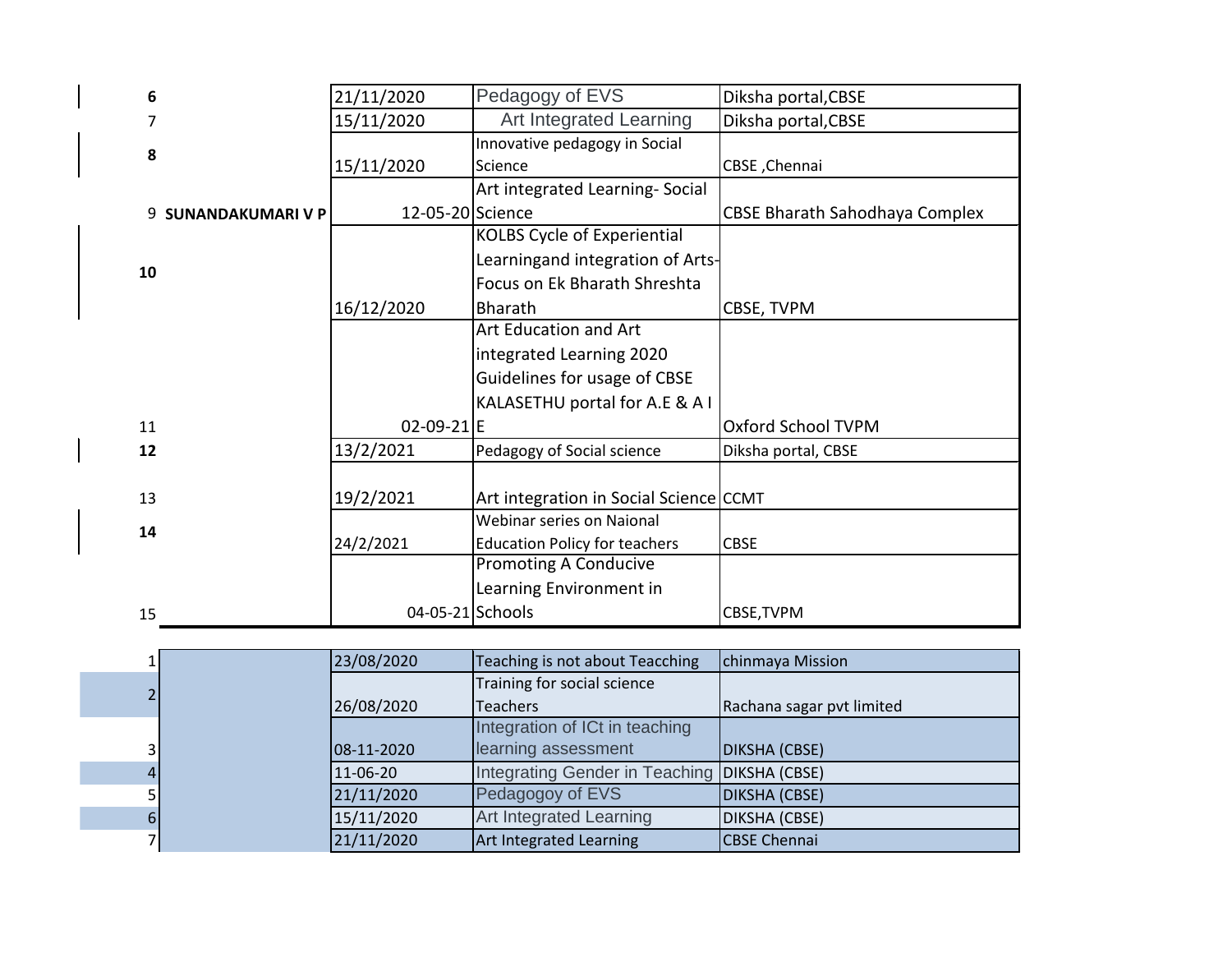| $\mathbf{8}$            | <b>JAYALEKSHMY BJ</b> | 19/11/2020                            | <b>Competency Based Education</b>                                           | <b>CBSE Chennai</b>                      |
|-------------------------|-----------------------|---------------------------------------|-----------------------------------------------------------------------------|------------------------------------------|
| 9                       |                       | 10/11/2020/                           | Art Integrated Learning                                                     | <b>CBSE South Zone Sahodaya</b>          |
| 10                      |                       | 02-09-21                              | Art Education and Art integrated LeCBSE                                     |                                          |
|                         |                       |                                       | Value Education Training(Life of                                            |                                          |
| 11                      |                       | 03-06-21                              | Aaradhana)                                                                  | <b>CCMT</b>                              |
| 12                      |                       | 19/02/2021                            | Art Integration in Social Science                                           | <b>CCMT</b>                              |
| 13                      |                       | 08-04-2021                            | Exploring the world of work and CBSE Chennai                                |                                          |
| 14                      |                       | 22/02/2021-24/02/ CVP Training series |                                                                             | <b>CCMT</b>                              |
| 15                      |                       | 12-03-21                              | Chinmaya Samshodhan training                                                | <b>CCMT</b>                              |
| 16                      |                       | $22 - 11 - 20$                        | MN- school based assessment                                                 | CBSE(Diksha)                             |
| $\mathbf{1}$            |                       | 14-04-20                              | <b>Synthetic Phonetics</b>                                                  | <b>Macmillian Education</b>              |
| $\overline{2}$          |                       | 16-05-20                              | Covid 19 pandemic awareness                                                 | <b>Department of Micro biology, sree</b> |
|                         |                       |                                       | and prevention programme                                                    | Narayana College Kannur                  |
| 3                       |                       | 17-05-20                              | <b>World Telecommunication</b>                                              | Akshaya College of Engineering and       |
|                         |                       |                                       | Day(Online Quiz)                                                            | <b>Technologhy</b>                       |
| 4                       |                       | 22-06-20                              | <b>Austria Virtual Master class</b>                                         | Chinmaya Viswavidyapeeth                 |
|                         |                       |                                       | <b>Series</b>                                                               |                                          |
| 5                       |                       | 22-06-20                              | <b>Teaching English Ferry</b>                                               | <b>Macmillian Education</b>              |
|                         |                       |                                       | through Online Mode                                                         |                                          |
|                         |                       |                                       | <b>Ensuring Disruption Free</b>                                             |                                          |
| 6                       |                       | 09-07-20                              | learning Mixed Learning                                                     |                                          |
|                         |                       |                                       | <b>Enivronment</b>                                                          |                                          |
| $\overline{\mathbf{z}}$ |                       | 09-07-20                              | <b>Art Integrated Project for Std</b>                                       |                                          |
|                         |                       |                                       | I to X                                                                      |                                          |
|                         |                       |                                       | <b>NEP 2020 - School Education</b>                                          |                                          |
| 8                       |                       | 11-07-20                              | - Curriculum and Pedagogy                                                   | <b>CBSE</b>                              |
| 9                       |                       | 07-08-20                              | <b>Basics Of Covid 19</b>                                                   | <b>Dhiksha</b>                           |
|                         |                       |                                       | <b>Malayalam Course)</b>                                                    |                                          |
| 10                      |                       | 08-08-20                              | The New normal<br>understandind students and<br><b>Empowering Educators</b> | <b>Pran Care</b>                         |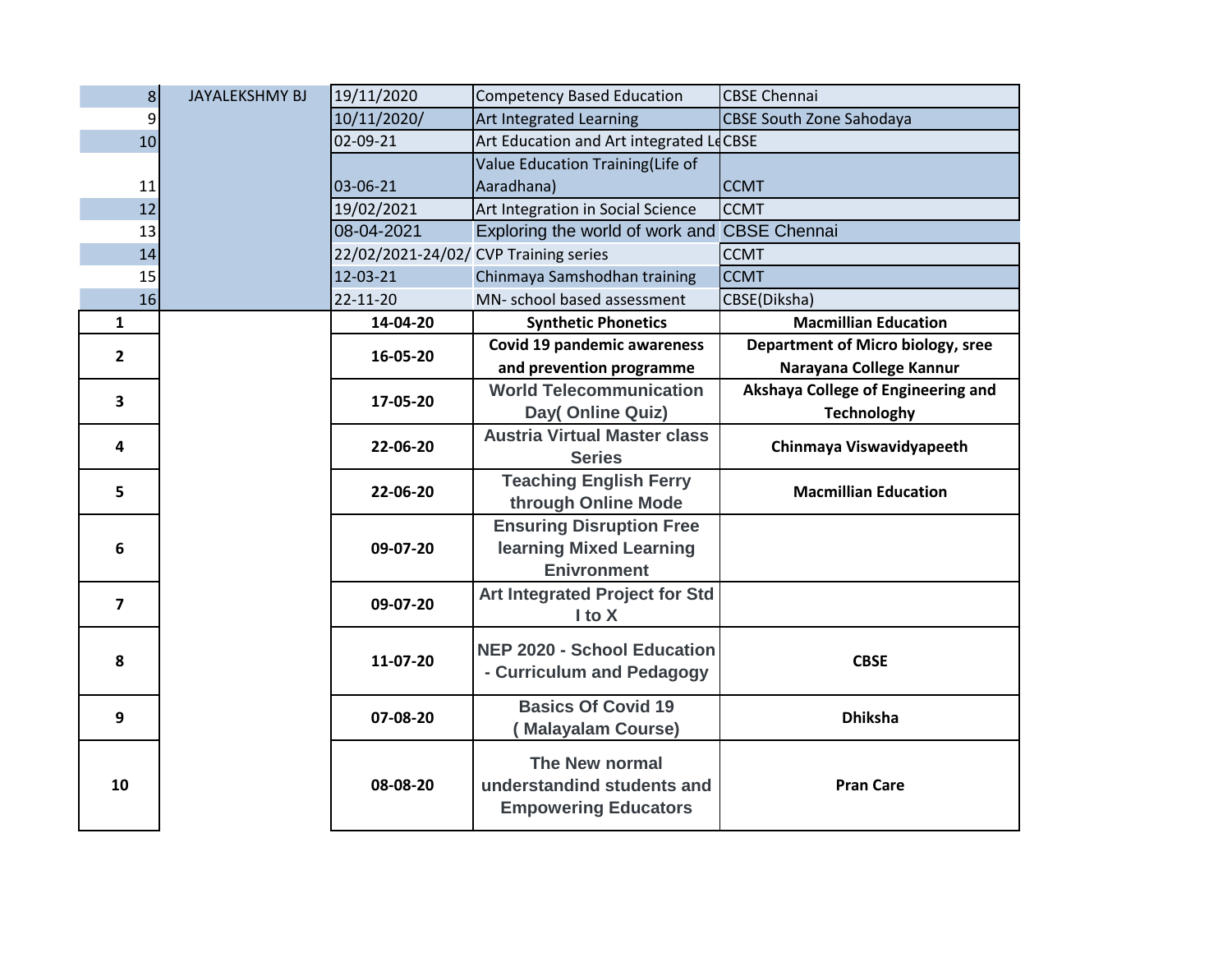| 11 |                    | 23-08-20                  | <b>Teaching is not about</b><br>teaching                                                                                               |                                                             |
|----|--------------------|---------------------------|----------------------------------------------------------------------------------------------------------------------------------------|-------------------------------------------------------------|
| 12 |                    | 19-09-20                  | <b>Teaching Grammar for</b><br><b>Effective Communication</b>                                                                          | <b>Oxford University Press</b>                              |
| 13 |                    | 22-09-20                  | <b>Experential Learning</b>                                                                                                            | <b>CBSE</b>                                                 |
| 14 |                    | 05-10-20                  | <b>National Educational Policy-2020</b>                                                                                                | <b>BSE Classroom 4u</b>                                     |
| 15 |                    | 05-10-20                  | <b>English score Dash board</b><br><b>Complimentary Upgrade</b>                                                                        |                                                             |
| 16 | <b>Usha Nair V</b> | 08-10-20                  | Jan Andolan Covid -19<br><b>Appropriate Behaviour</b>                                                                                  | my Gov                                                      |
| 17 |                    | 17-10-20                  | <b>Next Education</b>                                                                                                                  |                                                             |
| 18 |                    | 17-10-20                  | Implementation of Skill based &<br><b>Art Integration</b>                                                                              |                                                             |
| 19 |                    | 19-10-20                  | <b>My NEP Quiz</b>                                                                                                                     | My NEP                                                      |
| 20 |                    | 19-10-20                  | <b>My NEP AMBASSADOR</b>                                                                                                               | My NEP                                                      |
| 21 |                    | 22-10-20                  | <b>Competency based education</b>                                                                                                      | <b>Dhiksha</b>                                              |
| 22 |                    | 31-10-20                  | <b>Transforming educational</b><br><b>Strategies and Elevating the</b><br><b>Global Advancement of English in</b><br>the 21 st Century | <b>Christ Nagar School, Tvpm</b>                            |
| 23 |                    | 13-11-20                  | <b>CTSA, Art Integrated Learning</b><br>(NCERT)                                                                                        | <b>Dhiksha</b>                                              |
| 24 |                    | 17-11-20                  | <b>Innovative Pedagogy in English (</b><br><b>Experiential Learning Std XI-XII</b>                                                     | <b>CBSE</b>                                                 |
| 25 |                    | 04-12-20                  | <b>Online Learning-From</b><br><b>Engagement To Learning</b>                                                                           | The Oxford School, Trivandrum For<br><b>Bharat Sahodaya</b> |
| 26 |                    | 05-02-21                  | Art Integration In English                                                                                                             | Chinmaya Viswavidyapeeth and CCMT<br><b>Education Cell</b>  |
| 27 |                    | 18/3/2021 To<br>26/3/2021 | <b>Educational Technology and</b><br>Learning In Collaboration with<br>Google                                                          | <b>CBSE</b>                                                 |
| 28 |                    | 28-02-21                  | Pariksha Pe Charcha 2021                                                                                                               | my Gov                                                      |

**27**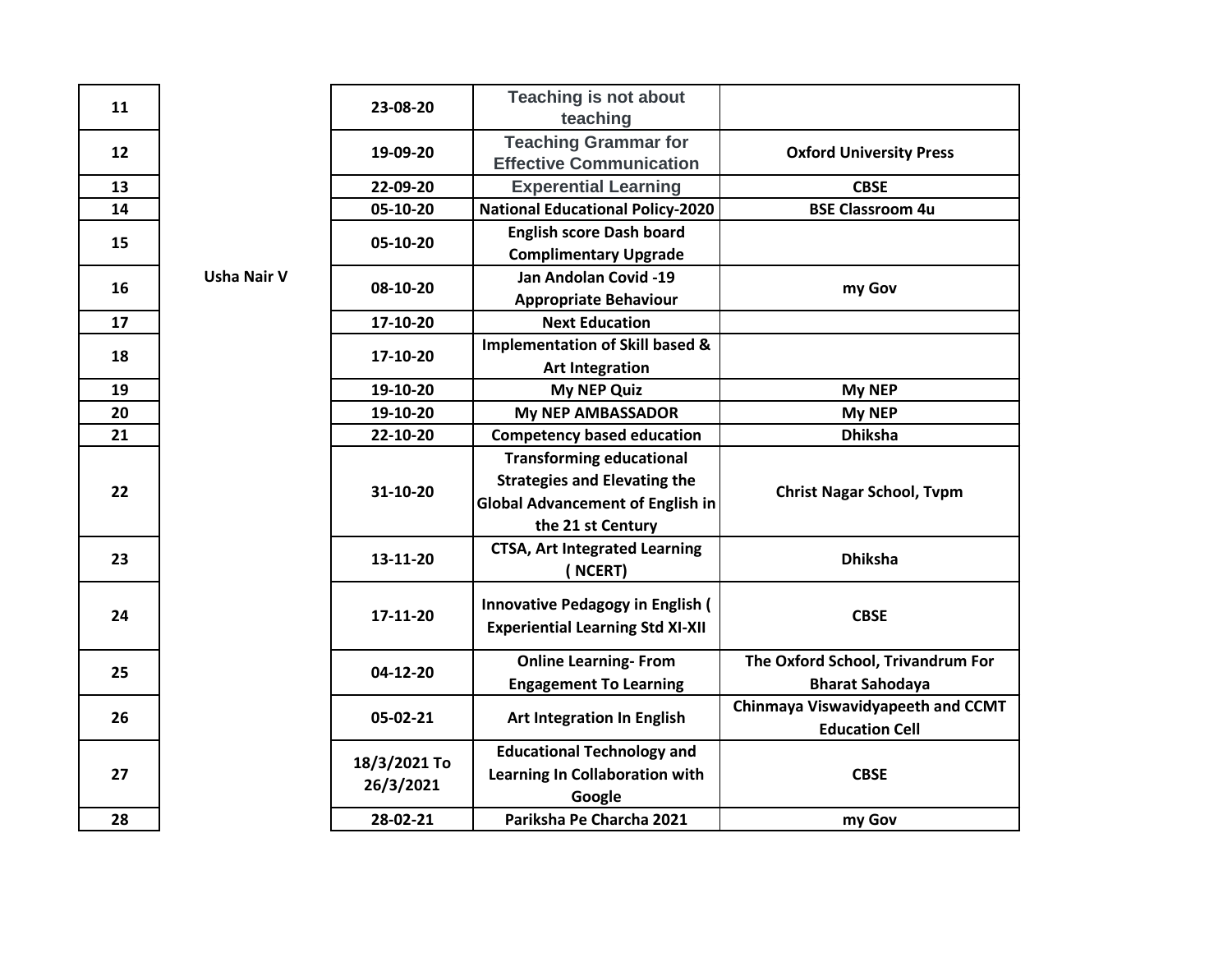| 29 | 09-04-21 | <b>Assessment in English Std XI-XII</b>                            | <b>CBSE</b>                                              |
|----|----------|--------------------------------------------------------------------|----------------------------------------------------------|
| 30 | 12-04-21 | Constructivism                                                     | <b>CBSE</b>                                              |
| 31 | 19-04-21 | <b>Linking Learning Outcomes to</b><br><b>Authentic Assessment</b> | <b>CBSE</b>                                              |
| 32 | 20-04-21 | <b>Blooms Taxonomy and its</b><br>application in English           | <b>CBSE</b>                                              |
|    | 14-04-20 | <b>Synthetic Phonetics</b>                                         | <b>Macmillian Education</b>                              |
|    |          | <b>Deep Comrehension for Deep</b>                                  | <b>Karadi Path's Empowered Educators</b>                 |
|    | 14-04-20 | <b>Learning</b>                                                    | <b>Webinar Series</b>                                    |
|    |          |                                                                    | <b>Karadi Path's Empowered Educators</b>                 |
|    | 16-05-20 | <b>Raising Readers</b>                                             | <b>Webinar Series</b>                                    |
|    |          | <b>Covid 19 pandemic awareness</b>                                 | Department of Micro biology, sree                        |
|    | 16-05-20 | and prevention programme                                           | Narayana College Kannur                                  |
|    | 17-05-20 | <b>World Telecommunication</b><br>Day(Online Quiz)                 | Akshaya College of Engineering and<br><b>Technologhy</b> |
|    |          | <b>Austria Virtual Master</b>                                      |                                                          |
|    | 22-06-20 | class Series                                                       | Chinmaya Viswavidyapeeth                                 |
|    | 22-06-20 | <b>Teaching English Ferry</b><br>through Online Mode               | <b>Macmillian Education</b>                              |
|    | 11-07-20 |                                                                    | <b>CBSE</b>                                              |
|    |          | <b>Ensuring Disruption Free</b><br>learning Mixed Learning         |                                                          |
|    | 09-07-20 | <b>Enivronment</b>                                                 |                                                          |
|    |          | <b>Art Integrated Project for</b>                                  |                                                          |
|    | 09-07-20 | Std I to X                                                         |                                                          |
|    |          | NEP 2020 - School                                                  |                                                          |
|    |          | <b>Education - Curriculum</b>                                      |                                                          |
|    | 11-07-20 | and Pedagogy                                                       | <b>CBSE</b>                                              |
|    |          | <b>Basics Of Covid 19</b>                                          |                                                          |
|    | 07-08-20 | (Malayalam Course)                                                 | <b>Dhiksha</b>                                           |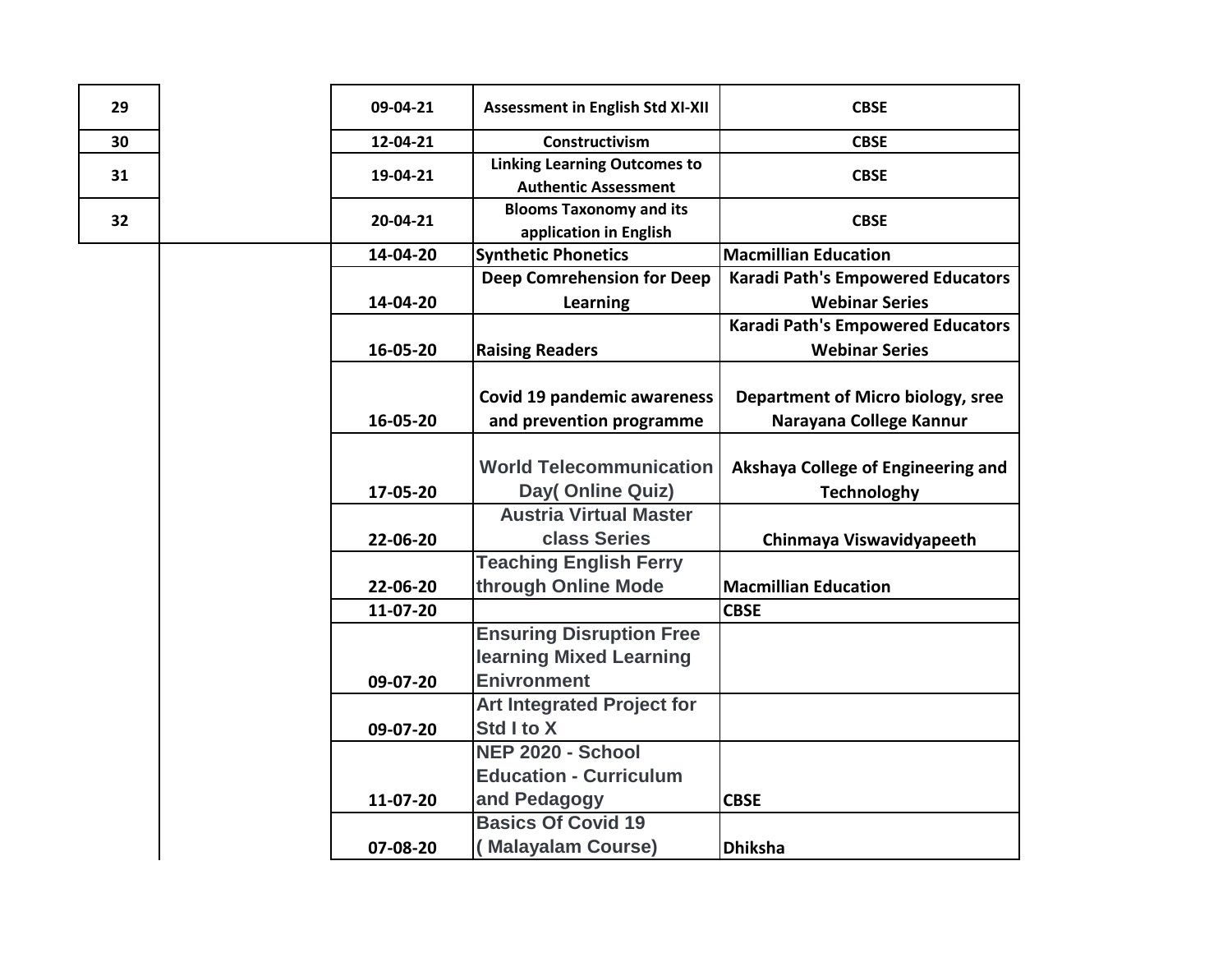|            |          | The New normal                       |                                          |
|------------|----------|--------------------------------------|------------------------------------------|
|            |          | understandind students               |                                          |
|            |          | and Empowering                       |                                          |
|            | 08-08-20 | <b>Educators</b>                     | <b>Pran Care</b>                         |
|            |          | <b>Teaching is not about</b>         |                                          |
|            | 23-08-20 | teaching                             |                                          |
|            |          |                                      |                                          |
|            |          | <b>Teaching Grammar for</b>          |                                          |
|            | 19-09-20 | <b>Effective Communication</b>       | <b>Oxford University Press</b>           |
|            | 22-09-20 | <b>Experential Learning</b>          | <b>CBSE</b>                              |
|            |          | <b>National Educational Policy-</b>  |                                          |
| Smitha G G | 05-10-20 | 2020                                 | <b>BSE Classroom 4u</b>                  |
|            |          | <b>English score Dash board</b>      |                                          |
|            | 05-10-20 | <b>Complimentary Upgrade</b>         |                                          |
|            |          | Jan Andolan Covid -19                |                                          |
|            | 08-10-20 | <b>Appropriate Behaviour</b>         | my Gov                                   |
|            |          | <b>Implementation of Skill based</b> |                                          |
|            | 17-10-20 | & Art Integration                    |                                          |
|            | 17-10-20 | <b>Next Education</b>                |                                          |
|            | 19-10-20 | <b>My NEP Quiz</b>                   | <b>My NEP</b>                            |
|            | 19-10-20 | <b>My NEP AMBASSADOR</b>             | My NEP                                   |
|            |          |                                      |                                          |
|            | 22-10-20 | <b>Competency based education</b>    | <b>Dhiksha</b>                           |
|            |          |                                      | <b>Karadi Path's Empowered Educators</b> |
|            | 31-10-20 | <b>Raising Readers</b>               | <b>Webinar Series</b>                    |
|            |          |                                      |                                          |
|            |          | <b>Transforming educational</b>      |                                          |
|            |          | <b>Strategies and Elevating the</b>  |                                          |
|            |          | <b>Global Advancement of</b>         |                                          |
|            | 31-10-20 | English in the 21 st Century         | <b>Christ Nagar School, Tvpm</b>         |
|            |          | <b>CTSA, Art Integrated Learning</b> |                                          |
|            | 13-11-20 | (NCERT)                              | <b>Dhiksha</b>                           |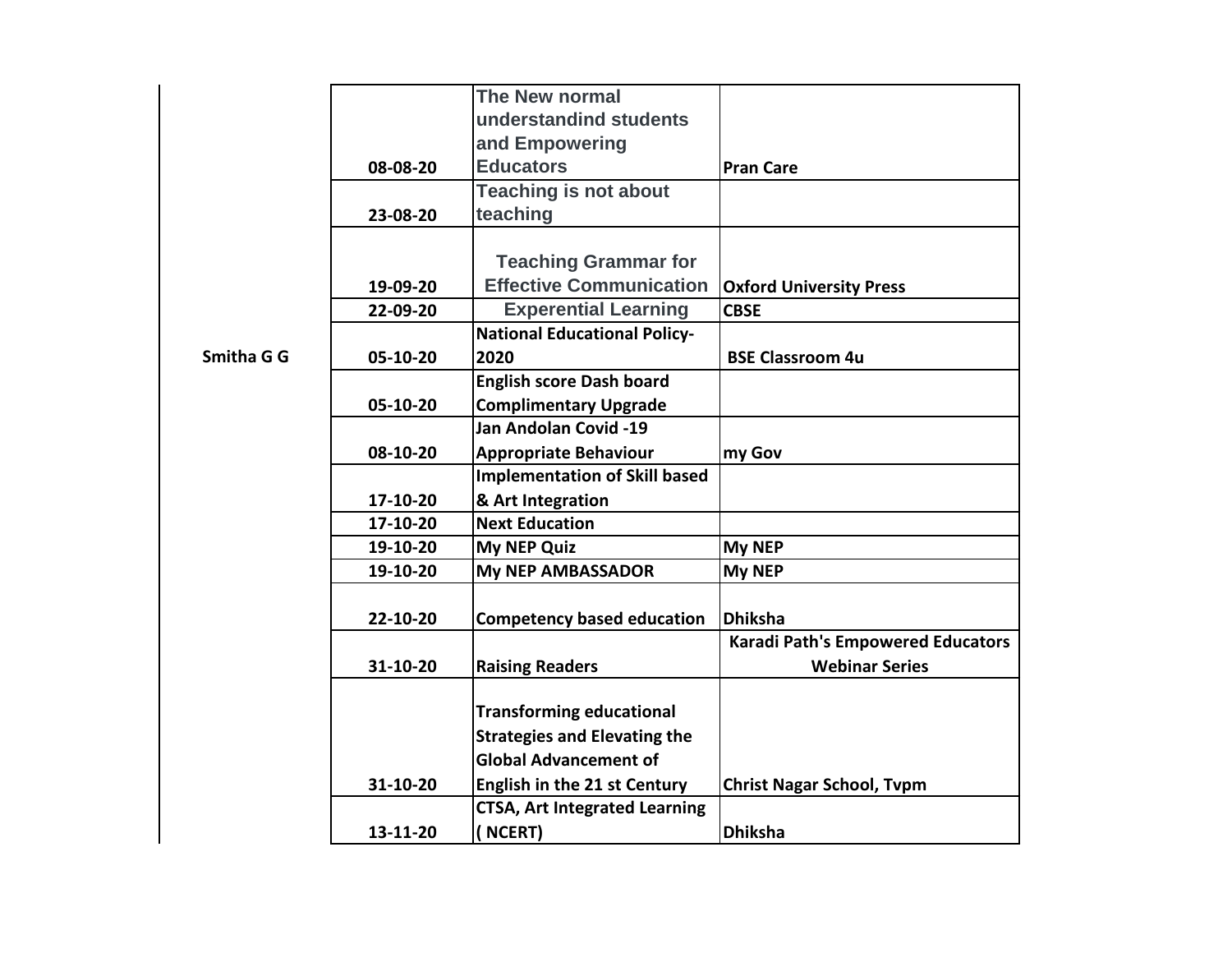|              | <b>Integration of Arts in</b>                           |                                          |
|--------------|---------------------------------------------------------|------------------------------------------|
| 23-11-20     | English(XI-XII)                                         | <b>CBSE</b>                              |
|              | <b>Online Learning-From</b>                             | The Oxford School, Trivandrum For        |
| 04-12-20     | <b>Engagement To Learning</b>                           | <b>Bharat Sahodaya</b>                   |
|              |                                                         | Chinmaya Viswavidyapeeth and             |
| 05-02-21     | <b>Art Integration In English</b>                       | <b>CCMT Education Cell</b>               |
| 28-02-21     | Pariksha Pe Charcha 2021                                | my Gov                                   |
|              | <b>Educational Technology and</b>                       |                                          |
| 18/3/2021 To | Learning In Collaboration with                          |                                          |
| 26/3/2021    | Google                                                  | <b>CBSE</b>                              |
| 12-04-21     | Constructivism                                          | <b>CBSE</b>                              |
|              | <b>Linking Learning Outcomes to</b>                     |                                          |
| 19-04-21     | <b>Authentic Assessment</b>                             | <b>CBSE</b>                              |
|              | <b>Blooms Taxonomy and its</b>                          |                                          |
| 20-04-21     | application in English                                  | <b>CBSE</b>                              |
|              |                                                         |                                          |
| 22-04-21     | <b>Assessment In english (IX-X)</b>                     | <b>CBSE</b>                              |
| 14-04-20     | <b>Synthetic Phonetics</b>                              | <b>Macmillian Education</b>              |
|              | <b>Deep Comrehension for Deep</b>                       | <b>Karadi Path's Empowered Educators</b> |
| 14-04-20     | Learning                                                | <b>Webinar Series</b>                    |
|              |                                                         | <b>Karadi Path's Empowered Educators</b> |
| 16-05-20     | <b>Raising Readers</b>                                  | <b>Webinar Series</b>                    |
|              | <b>Covid 19 pandemic awareness</b>                      | Department of Micro biology, sree        |
| 16-05-20     | and prevention programme                                | Narayana College Kannur                  |
|              | <b>World Telecommunication</b>                          | Akshaya College of Engineering and       |
| 17-05-20     | Day(Online Quiz)<br><b>Austria Virtual Master class</b> | <b>Technologhy</b>                       |
|              | <b>Series</b>                                           |                                          |
| 22-06-20     | <b>Teaching English Ferry</b>                           | Chinmaya Viswavidyapeeth                 |
| 22-06-20     | through Online Mode                                     | <b>Macmillian Education</b>              |
| 11-07-20     |                                                         | <b>CBSE</b>                              |
|              |                                                         |                                          |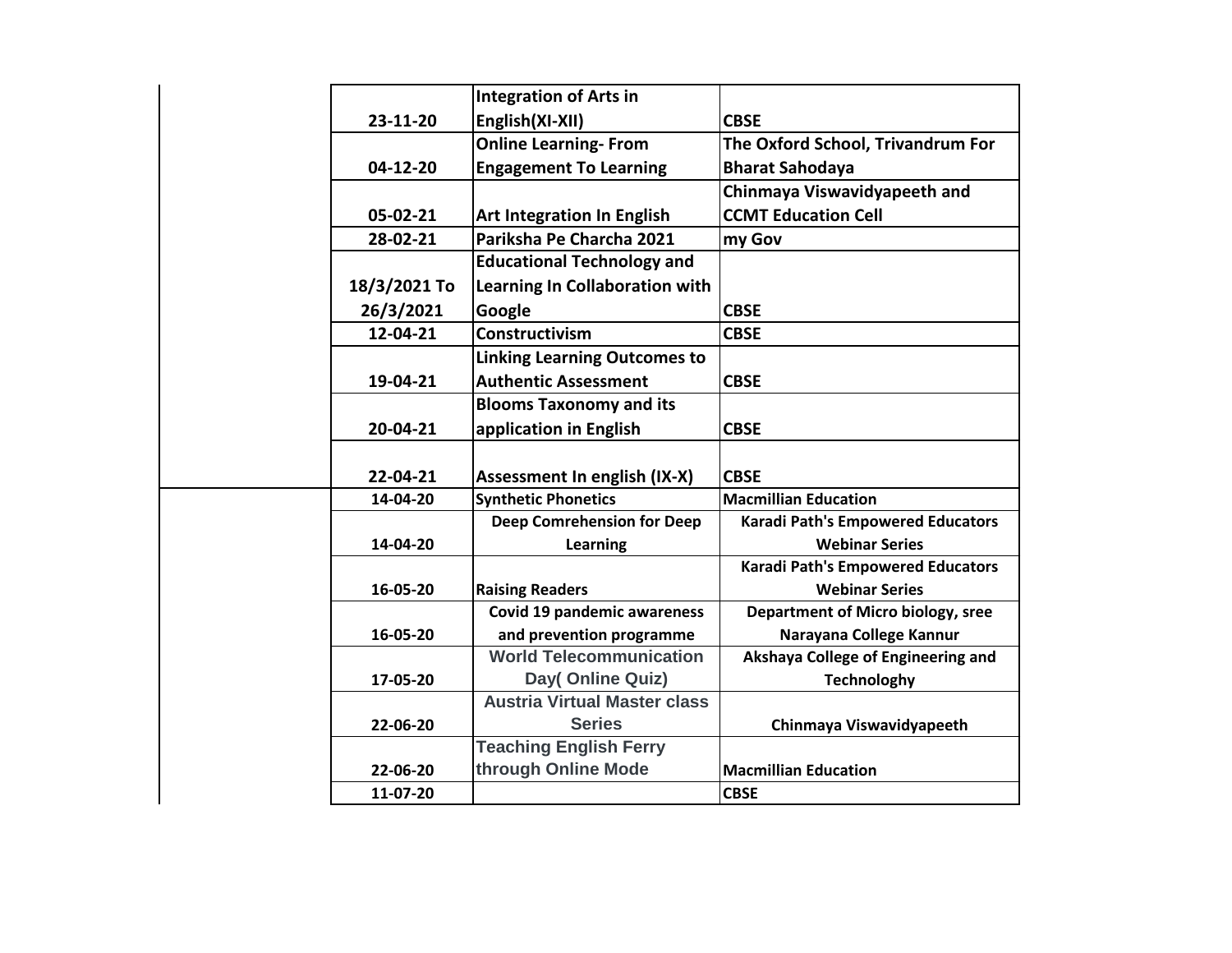|             |          | The New normal                          |                                          |
|-------------|----------|-----------------------------------------|------------------------------------------|
|             |          | understandind students and              |                                          |
|             | 08-08-20 | <b>Empowering Educators</b>             | <b>Pran Care</b>                         |
|             |          | <b>Teaching is not about</b>            |                                          |
|             | 23-08-20 | teaching                                |                                          |
|             |          | <b>Teaching Grammar for</b>             |                                          |
|             |          | <b>Effective Communication</b>          |                                          |
|             | 19-09-20 |                                         | <b>Oxford University Press</b>           |
|             | 05-10-20 | <b>National Educational Policy-2020</b> | <b>CBSE Classroom 4u</b>                 |
|             |          | <b>English score Dash board</b>         |                                          |
| Lekshmi M S | 05-10-20 | <b>Complimentary Upgrade</b>            |                                          |
|             |          | Jan Andolan Covid -19                   |                                          |
|             | 08-10-20 | <b>Appropriate Behaviour</b>            | my Gov                                   |
|             | 17-10-20 | <b>Next Education</b>                   |                                          |
|             | 19-10-20 | <b>My NEP Quiz</b>                      | <b>My NEP</b>                            |
|             | 19-10-20 | <b>My NEP AMBASSADOR</b>                | My NEP                                   |
|             |          | <b>Transforming educational</b>         |                                          |
|             |          | <b>Strategies and Elevating the</b>     |                                          |
|             |          | <b>Global Advancement of English in</b> |                                          |
|             | 31-10-20 | the 21 st Century                       | <b>Christ Nagar School, Tvpm</b>         |
|             |          | <b>CTSA, Art Integrated Learning</b>    |                                          |
|             | 13-11-20 | (NCERT)                                 | <b>Dhiksha</b>                           |
|             |          | <b>Online Learning-From</b>             | The Oxford School, Trivandrum For        |
|             | 04-12-20 | <b>Engagement To Learning</b>           | <b>Bharat Sahodaya</b>                   |
|             |          |                                         | <b>Chinmaya Viswavidyapeeth and CCMT</b> |
|             | 05-02-21 | <b>Art Integration In English</b>       | <b>Education Cell</b>                    |
|             | 28-02-21 | Pariksha Pe Charcha 2021                | my Gov                                   |
|             | 12-04-21 | <b>Constructivism</b>                   | <b>CBSE</b>                              |
|             |          | <b>Linking Learning Outcomes to</b>     |                                          |
|             | 19-04-21 | <b>Authentic Assessment</b>             | <b>CBSE</b>                              |
|             |          |                                         |                                          |
|             |          | <b>Blooms Taxonomy and its</b>          |                                          |
|             | 20-04-21 | application in English                  | <b>CBSE</b>                              |
|             |          | <b>Assessment In English</b><br>$(1X -$ |                                          |
|             | 22-04-21 | X)                                      | <b>CBSE</b>                              |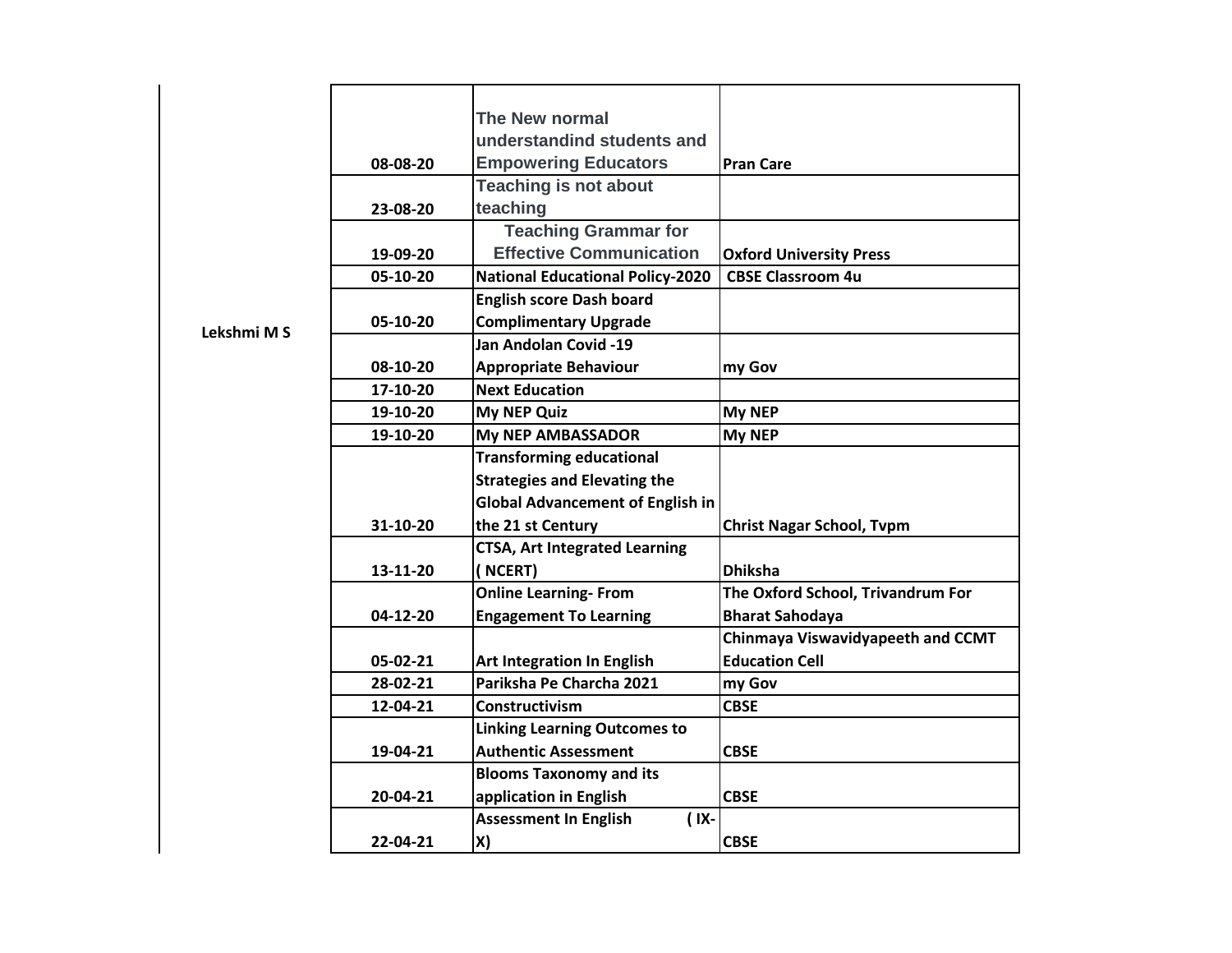|                |          |            | <b>Gamification in Learning Online</b>   |                       |
|----------------|----------|------------|------------------------------------------|-----------------------|
|                |          | 28-04-20   | <b>Session</b>                           | <b>CBSE</b>           |
| $\mathbf{1}$   |          |            | 07-11-20 Health & well being in Schools  | Diksha                |
| $\overline{2}$ |          |            | 11-11-20 Art Integrated Learning (SCERT) | Diksha                |
| 3              |          |            | 11-11-20 Art Integrated Learning(NCERT)  | Diksha                |
| 4              |          |            | 13-11-20 Decodins Portfolio & Subject    |                       |
|                |          |            | <b>Enrichment Activities</b>             | <b>CBSE</b>           |
| 5              |          |            | 14-11-20 Integrating Gender In The       |                       |
|                |          |            | <b>Teaching Learning Process</b>         | Diksha                |
| 6              |          |            | 16-11-20 Happy Teachers Create Happy     |                       |
|                |          |            | Classroom                                | <b>CBSE</b>           |
|                |          |            | 19-11-20 21st Century Skills             | <b>CBSE</b>           |
| 8              |          |            | 22-11-20 Vidhyalay Aaadhaarit Akalan     | Diksha                |
| 9              |          |            | 22-11-20 Strategies For Happy Classroom  | <b>CBSE</b>           |
| 10             |          |            | 23-11-20 Integration Of ICT In Teaching  |                       |
|                |          |            | Learning And Assessment                  | Diksha                |
| 11             |          |            | 24-11-20 Hindi Bhasha ke Gadhy, Padhy    |                       |
|                |          |            | evam Vyaakaran ka shikShan               | <b>CBSE</b>           |
| 12             |          | 27-11-2020 | NEP 2020 Early Childhood care            |                       |
|                |          |            | & Education                              | <b>CBSE</b>           |
| 13             | SINDHU.S |            | 29-11-20 Swasth Vidhyalayi Parivesh      |                       |
|                |          |            | nirmith karne kelie vyakthik             |                       |
|                |          |            | saamaajik yogyatha                       | Diksha                |
| 14             |          |            | 04-12-20 Online Learning From            | <b>Bharath</b>        |
|                |          |            | <b>Engagement To Learning</b>            | Sahodaya              |
|                |          |            |                                          | Complex               |
| 15             |          |            | 05-12-20 Art integrated Learning         | <b>Bharath</b>        |
|                |          |            |                                          | Sahodaya              |
|                |          |            |                                          | Complex               |
| 16             |          |            | 06-12-20 Pedagogy Of Languages           | Diksha                |
| 17             |          |            | 12-12-20 Art Integrated Learning         | South Zone            |
|                |          |            |                                          | Sahodaya              |
| 18             |          |            | 04-02-21 Art Integration In Mathematics  | <b>CIF &amp; CCMT</b> |
|                |          |            |                                          | Edn Cell              |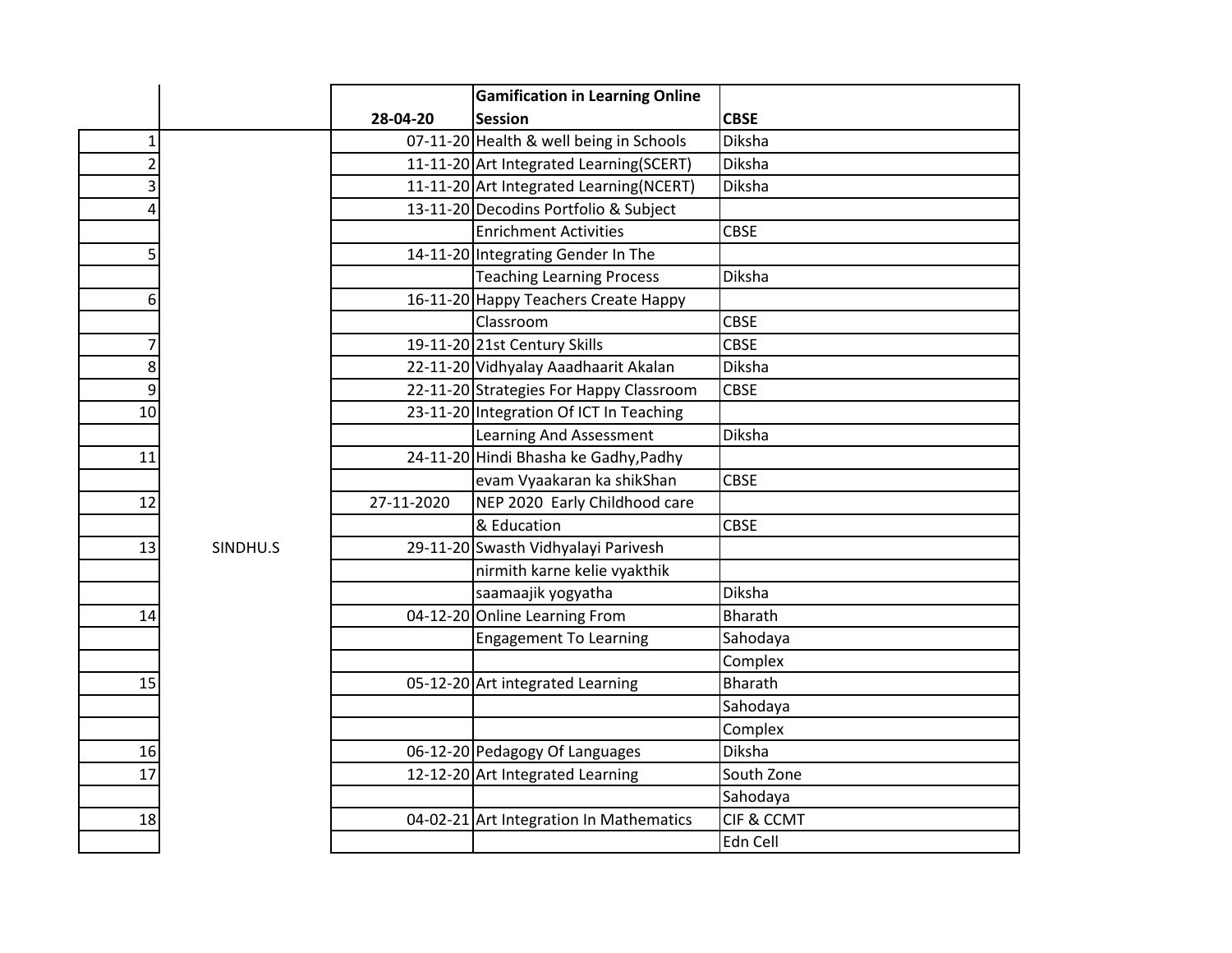| 19 |           |            | 06-02-21 Art integration in Social Science | CIF & CCMT                            |
|----|-----------|------------|--------------------------------------------|---------------------------------------|
|    |           |            | & Economics                                | Edn Cell                              |
| 20 |           |            | 20-02-21 Innovative Teaching Of Hindi      | Bharath                               |
|    |           |            | Grammar                                    | Sahodaya                              |
|    |           |            |                                            | Complex                               |
|    |           | 10-05-20   | Nation Building Role O Teachers in         | <b>CBSE</b>                           |
|    |           |            | Physical, Mental, Emotional                |                                       |
|    |           | 14/12/2020 | growth in children                         | <b>CBSE</b>                           |
|    |           |            | NEP2020 : board Exams,                     |                                       |
|    |           | 27/11/2020 | Grade 1 & 12 etc                           | <b>CBSE</b>                           |
|    |           | 12-05-20   | Art integrated learning                    | <b>CBSE Bharath Sahodhaya Complex</b> |
|    |           |            | Training On Education platform             |                                       |
|    |           | 25/05/2020 |                                            | <b>BST</b>                            |
|    |           | 16/06/2020 | Training On Education platform             | <b>Extra Marks</b>                    |
|    |           | 21/07/2020 | <b>Talk On Anti Narcotic Drugs</b>         | Oxfrord School                        |
|    |           | 08-09-20   | <b>Explore and Experience</b>              | Educomp                               |
|    | JEENA RAJ |            |                                            |                                       |
|    |           | 23/08/2020 | Teaching is not about teaching             | Management                            |
|    |           |            | Be a teacher: Roads to a great             |                                       |
|    |           | 09-05-20   | teaching                                   | CIF & CCMT Edn cell                   |
|    |           |            |                                            |                                       |
|    |           |            | What happens when parenting                |                                       |
|    |           | 29/10/2020 | styles clash? NEWGEN Parenting             | <b>Blue Mount Public School</b>       |
|    |           |            | Career Focus Webinar -                     |                                       |
|    |           | 11-06-20   | Gandhiyan Studies                          | Model Public School, Pallipuram       |
|    |           |            | Why Python Programming in CBSE             | Gregorian Public School, Ernakulam    |
|    |           | 25/11/2020 | School?                                    |                                       |
|    |           |            |                                            |                                       |
|    |           |            | Programme for International                |                                       |
|    |           | 12-11-20   | <b>Student Self Assessment (PISA)</b>      | MGM School, Kattarakkara              |

| <b>Computing Educators</b>              |                           |
|-----------------------------------------|---------------------------|
| <b>August 17th Training with Google</b> | <b>CCMT - Google Team</b> |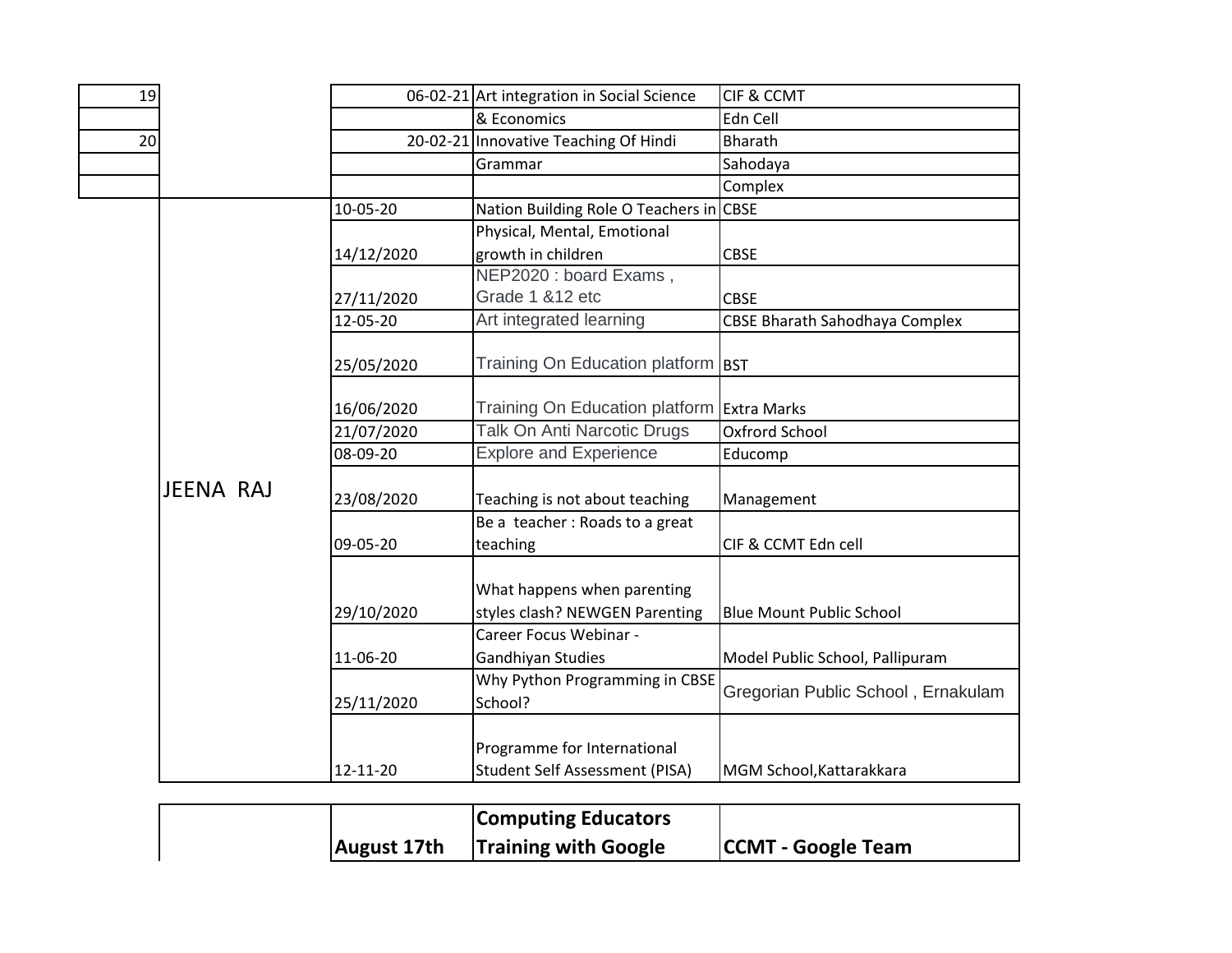|                     |                 | <b>Microsoft Innovative</b>          |                              |
|---------------------|-----------------|--------------------------------------|------------------------------|
|                     | <b>October</b>  | <b>Educator program</b>              | <b>CCMT - Microsoft Team</b> |
|                     |                 |                                      |                              |
|                     | <b>November</b> | <b>Art Integrated Learning</b>       | <b>DIKSHA</b>                |
|                     |                 | <b>Developing Personal</b>           |                              |
|                     | <b>November</b> | <b>Social Qualities</b>              | <b>DIKSHA</b>                |
|                     |                 | <b>Competency Based</b>              |                              |
|                     | <b>December</b> | <b>Education</b>                     | <b>DIKSHA</b>                |
|                     | <b>October</b>  | <b>NEP- Policy Details</b>           | <b>NEP</b>                   |
|                     |                 |                                      |                              |
|                     | <b>October</b>  | <b>JAN ANDOLAN COVID - 19 DIKSHA</b> |                              |
|                     |                 | <b>Teaching is not about</b>         |                              |
|                     | 23-08-20        | teaching                             | <b>Chinmaya Mission</b>      |
|                     | 29-12-20        | <b>Cyber Security</b>                | <b>Tree Top Security</b>     |
| <b>ASWATHY</b>      |                 | Art Integration of ICT in            |                              |
| <b>KRISHNAN R K</b> | <b>November</b> | <b>Teaching &amp; Learning</b>       | <b>DIKSHA</b>                |
|                     |                 | <b>Introduction to Arts and</b>      |                              |
|                     |                 | <b>How the Arts are</b>              |                              |
|                     |                 | <b>Powerful Engagement</b>           |                              |
|                     | <b>November</b> | tools                                | <b>CBSE</b>                  |
|                     |                 | <b>Employability Skills</b>          |                              |
|                     |                 | <b>Training for CBSE</b>             |                              |
|                     | <b>February</b> | <b>Teachers</b>                      | <b>CBSE</b>                  |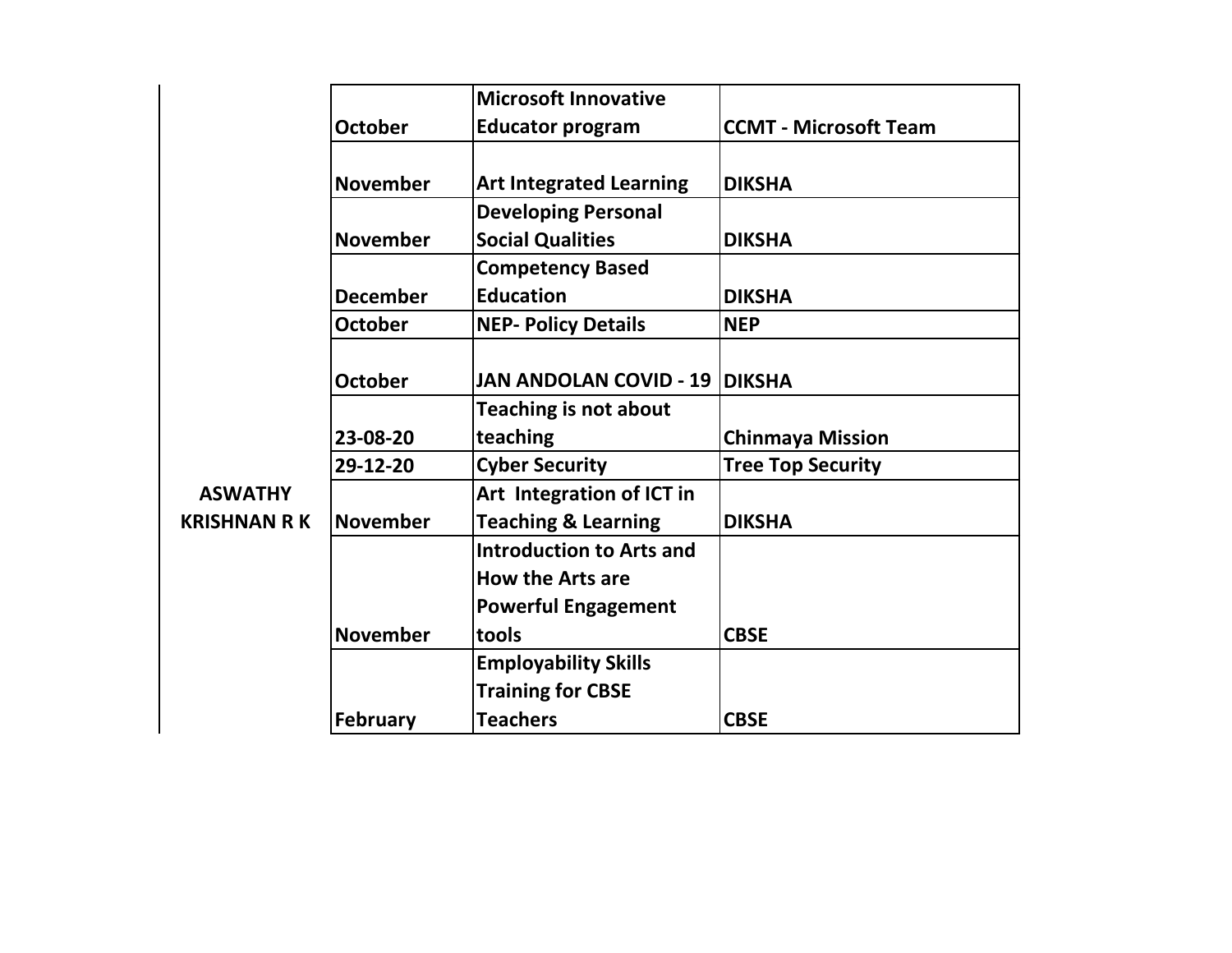|                | <b>Online Teachers Training</b>      |                       |
|----------------|--------------------------------------|-----------------------|
|                | <b>Programme on Office</b>           |                       |
|                | <b>Procedures &amp; Practices</b>    |                       |
| February       | <b>Skill Subject (Class XI- XII)</b> | <b>CBSE</b>           |
|                | <b>Art Integration in</b>            |                       |
| February       | <b>Computer Science</b>              | <b>CCMT</b>           |
|                | <b>AI FOR YOUTH VIRTUAL</b>          |                       |
| <b>October</b> | <b>SYMPOSIUM</b>                     | <b>CBSE AND INTEL</b> |